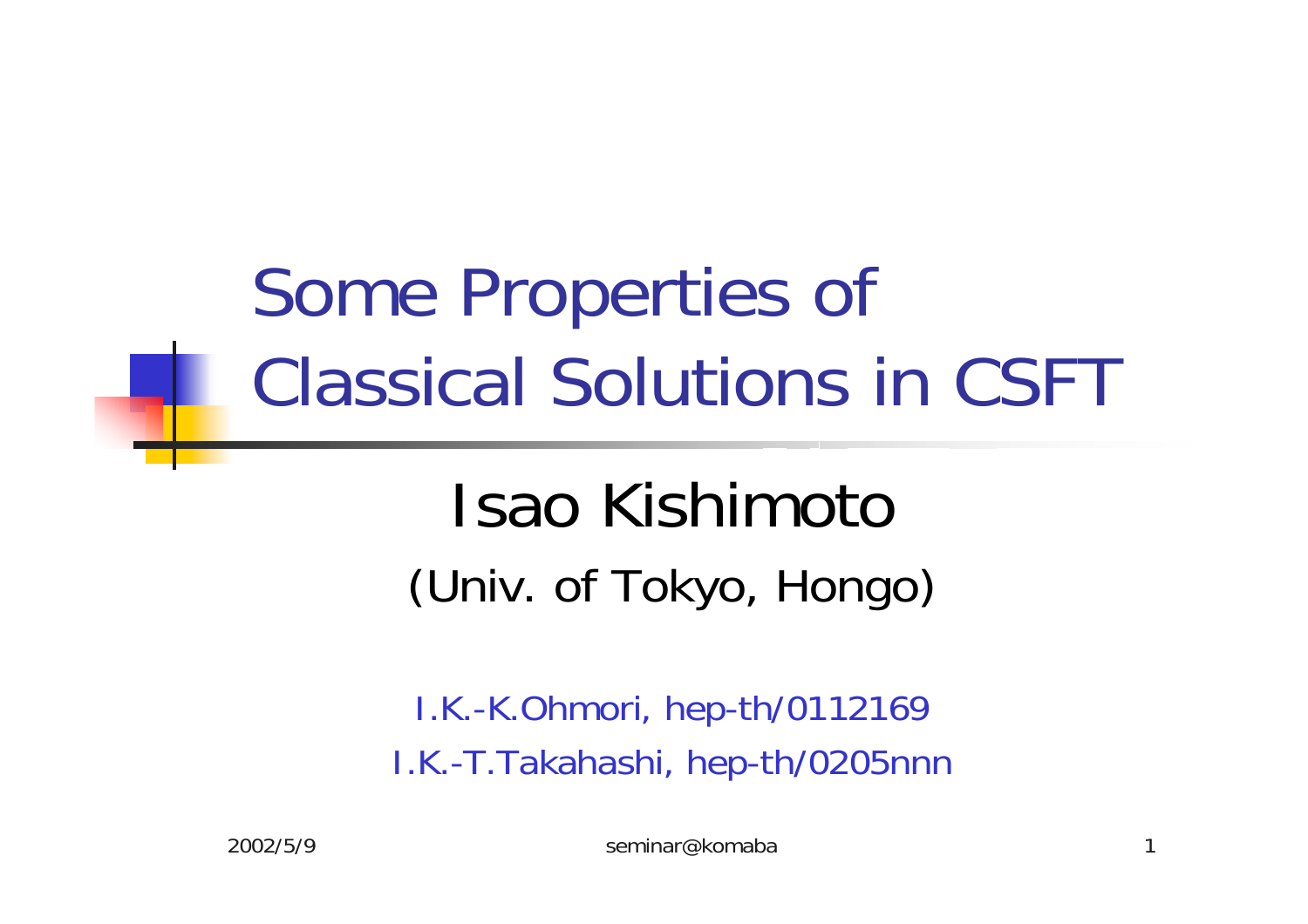# Introduction



**Cubic String Field Theory (CSFT) [Witten(1986)]** 

Here we consider CSFT to investigate Sen's conjecture.

$$
S = -\frac{1}{g^2} \left[ \frac{1}{2} \langle \Psi, Q_B \Psi \rangle + \frac{1}{3} \langle \Psi, \Psi * \Psi \rangle \right]
$$

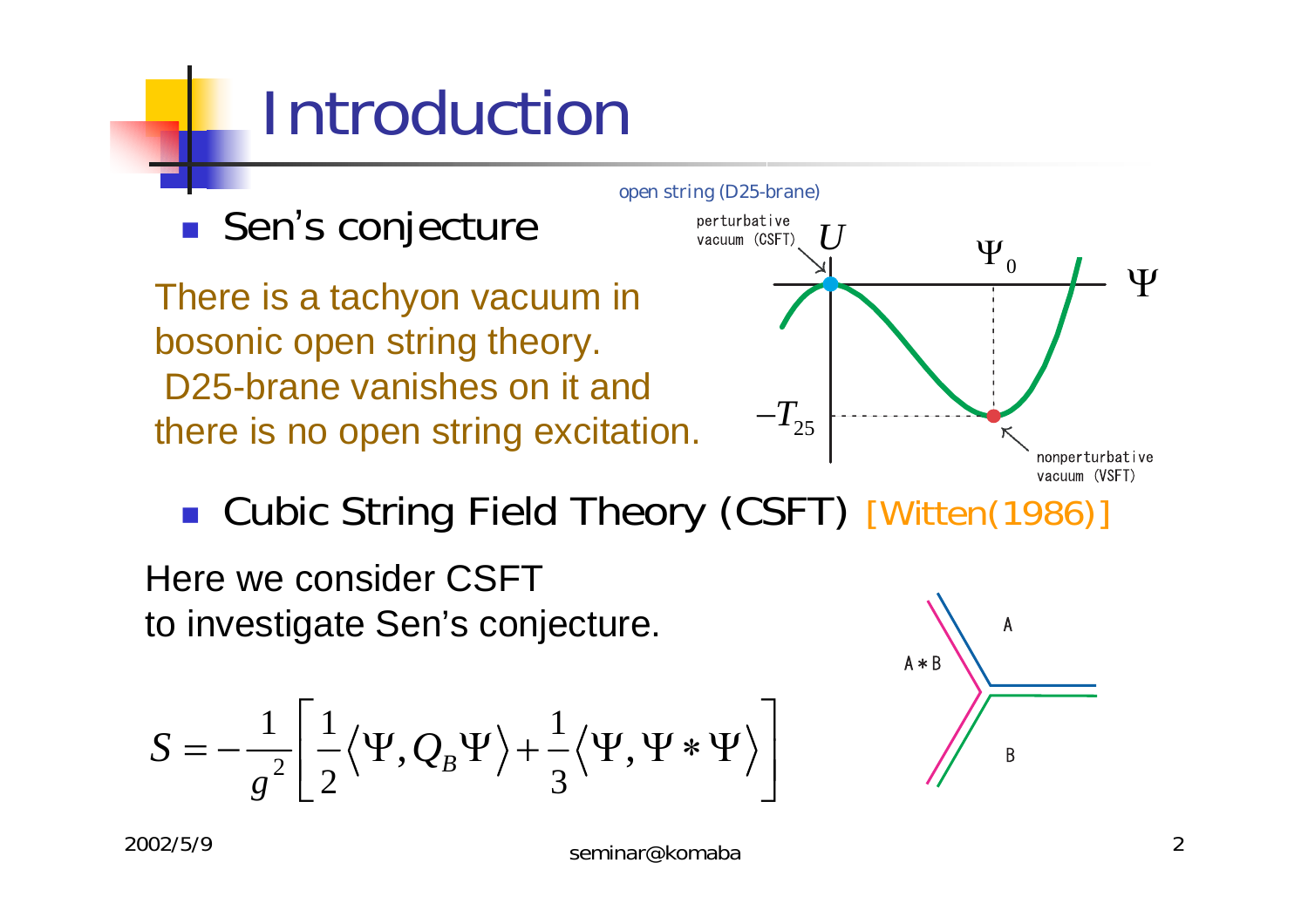Sen's conjecture can be rephrased in CSFT :

- There is a solution  $\Psi_{_{0}}$  of equation of motion:  $Q_{\scriptscriptstyle B} \Psi$  +  $\Psi$   $*$   $\Psi$  =  $0$ .
- The potential height equals to D25-brane tension:  $\sim$   $\frac{1}{4}$   $\frac{1}{2}$   $\frac{1}{2}$   $\frac{1}{2}$   $\frac{1}{2}$   $\frac{1}{2}$   $\frac{1}{2}$   $\frac{1}{2}$   $\frac{1}{2}$   $\frac{1}{2}$   $\frac{1}{2}$  $S\mid_{\Psi_{\alpha}}' / V_{26} = T_{25}.$
- The cohomology of new BRST  $Q'_B$  operator around it is trivial:  $\left[Q\right]_B^{\cdot}\psi=0 \Longrightarrow \psi=Q\left[ \right]_B^{\cdot}\phi, \quad \exists \phi.$

There are some numerical evidences, but an exact solution is necessary to prove them.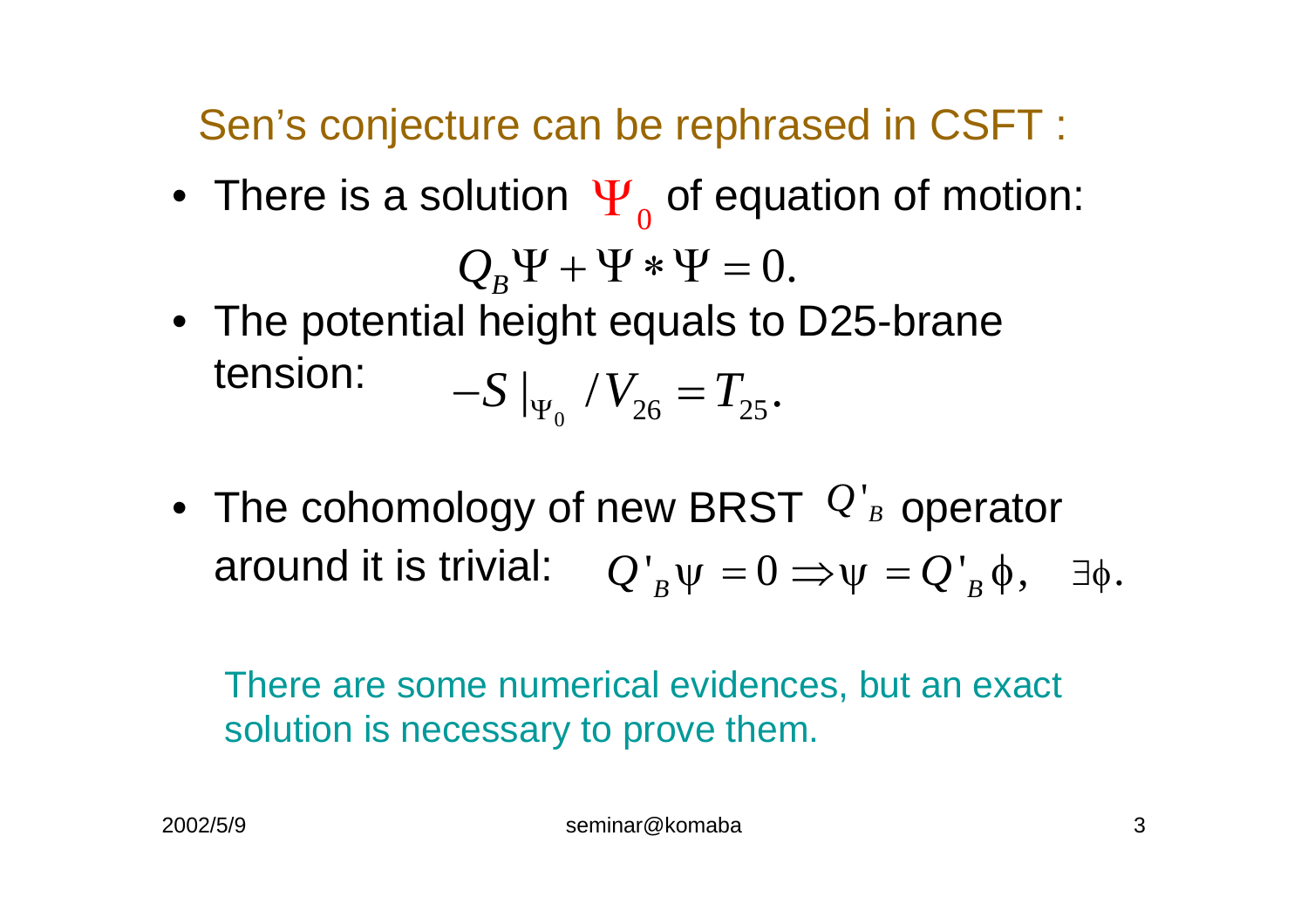#### **Another approach:** Vacuum String Field Theory (VSFT) [(G)RSZ(2001)]

(Gaiotto-)Rastelli-Sen-Zwiebach proposed SFT around tachyon vacuum:

$$
S_V = -\kappa \left[ \frac{1}{2} \langle \Psi, Q_{GRSZ} \Psi \rangle + \frac{1}{3} \langle \Psi, \Psi * \Psi \rangle \right],
$$
  

$$
Q_{GRSZ} = \frac{1}{2i} \left( c(i) - c(-i) \right) = c_0 + \sum_{n \ge 1} (-1)^n (c_{2n} + c_{-2n}).
$$

This  $\mathcal{Q}_{\text{\tiny{GRSZ}}}$  has trivial cohomology.

There are some solutions of equation of motion which are constructed by projectors with respect to .

#### Can VSFT reconstruct CSFT?

Recently, Okawa proved D25-brane tension can be reproduced.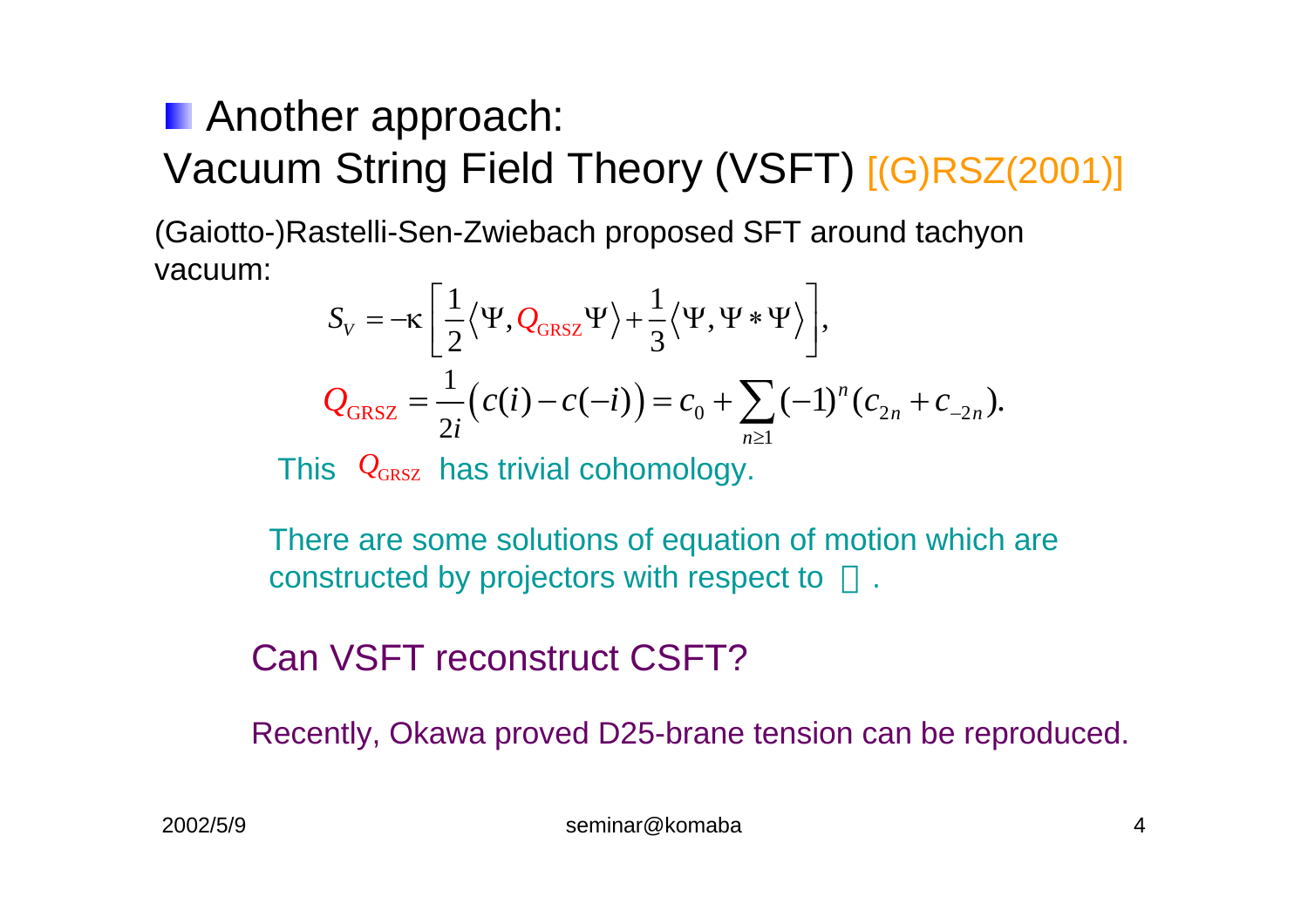### Contents

- **Introduction**
- Some Solutions in CSFT
- $\mathbb{R}^2$ **Potential Height**
- ■ Cohomology of new BRST operator
- $\mathbb{R}^2$ **Summary and Discussion**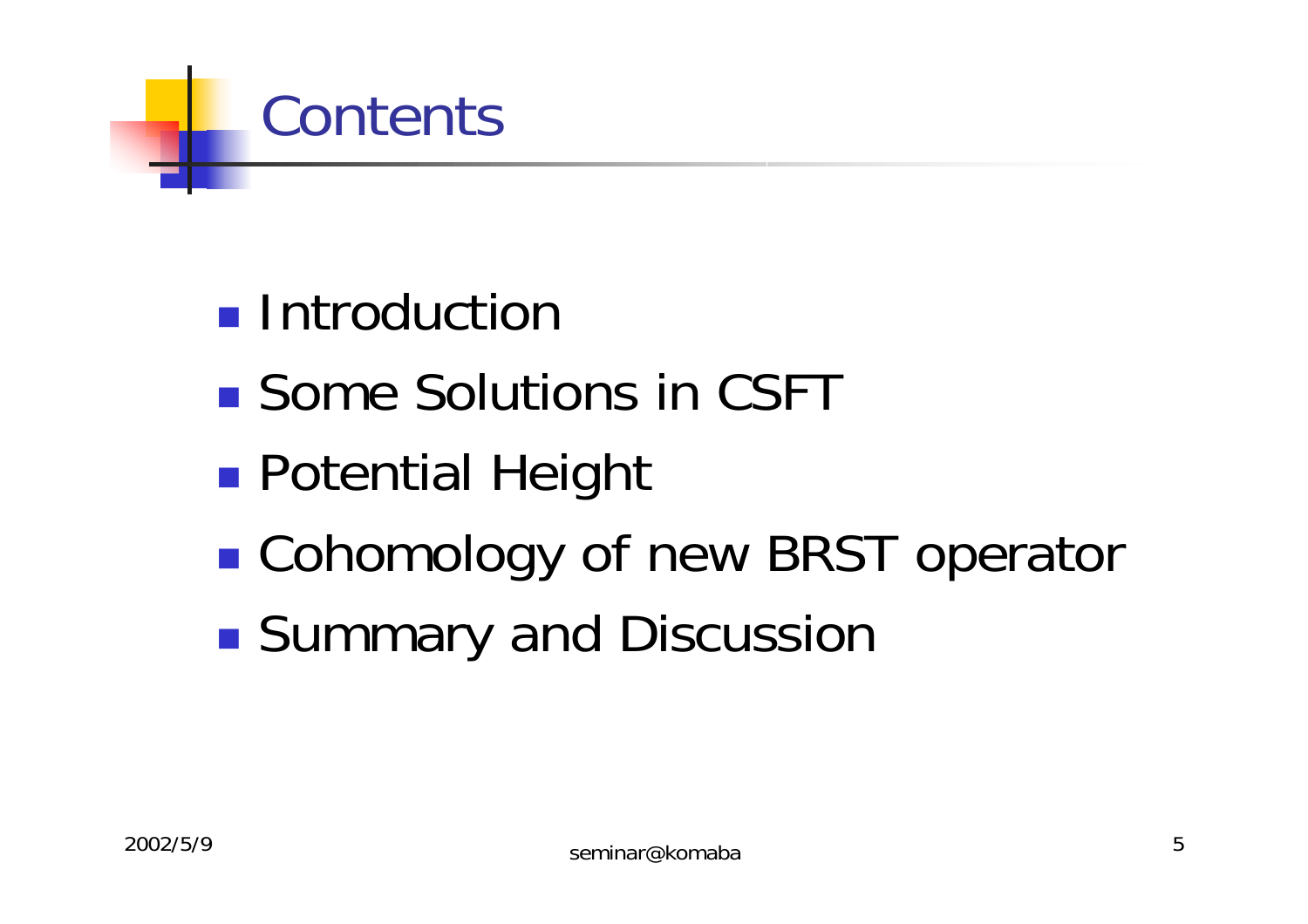## Some Solutions in CSFT

Horowitz et al.(1988) discussed rather formal solutions in the context of purely CSFT.

$$
\Psi_0 = -Q_L |I\rangle + C_L(f)|I\rangle, \quad f(\pi - \sigma) = f(\sigma), f(\pi / 2) = 0.
$$

In particular it can be used to derive VSFT action from CSFT:  $f_{GRSZ}(\sigma) = \lim_{\epsilon \to 0} (\delta (\sigma - (\pi / 2 - \epsilon)) + \delta ((\pi / 2 + \epsilon) - \sigma)).$ 

The corresponding solution is singular:

$$
\Psi_0^{\text{VSFT}}\Big\rangle = -Q_L|I\rangle + \lim_{\varepsilon \to 0} \frac{(g^2 \kappa)^{1/3}}{4i} \Big(e^{-i\varepsilon} c(ie^{i\varepsilon}) - e^{i\varepsilon} c(-ie^{-i\varepsilon})\Big)|I\rangle
$$
  
=  $\frac{2}{\pi} \sum_{m\geq 0} \frac{(-1)^m}{2m+1} Q_{-(2m+1)}|I\rangle + \frac{(g^2 \kappa)^{1/3}}{2} \lim_{\varepsilon \to 0} \Biggl( \Biggl(1 + 2 \sum_{k\geq 1} \cos 2k\varepsilon \Biggr) c_0 - \Biggl( \sum_{k\geq 0} \sin(2k+1)\varepsilon \Biggr) (c_1 - c_{-1}) \Biggr)|I\rangle$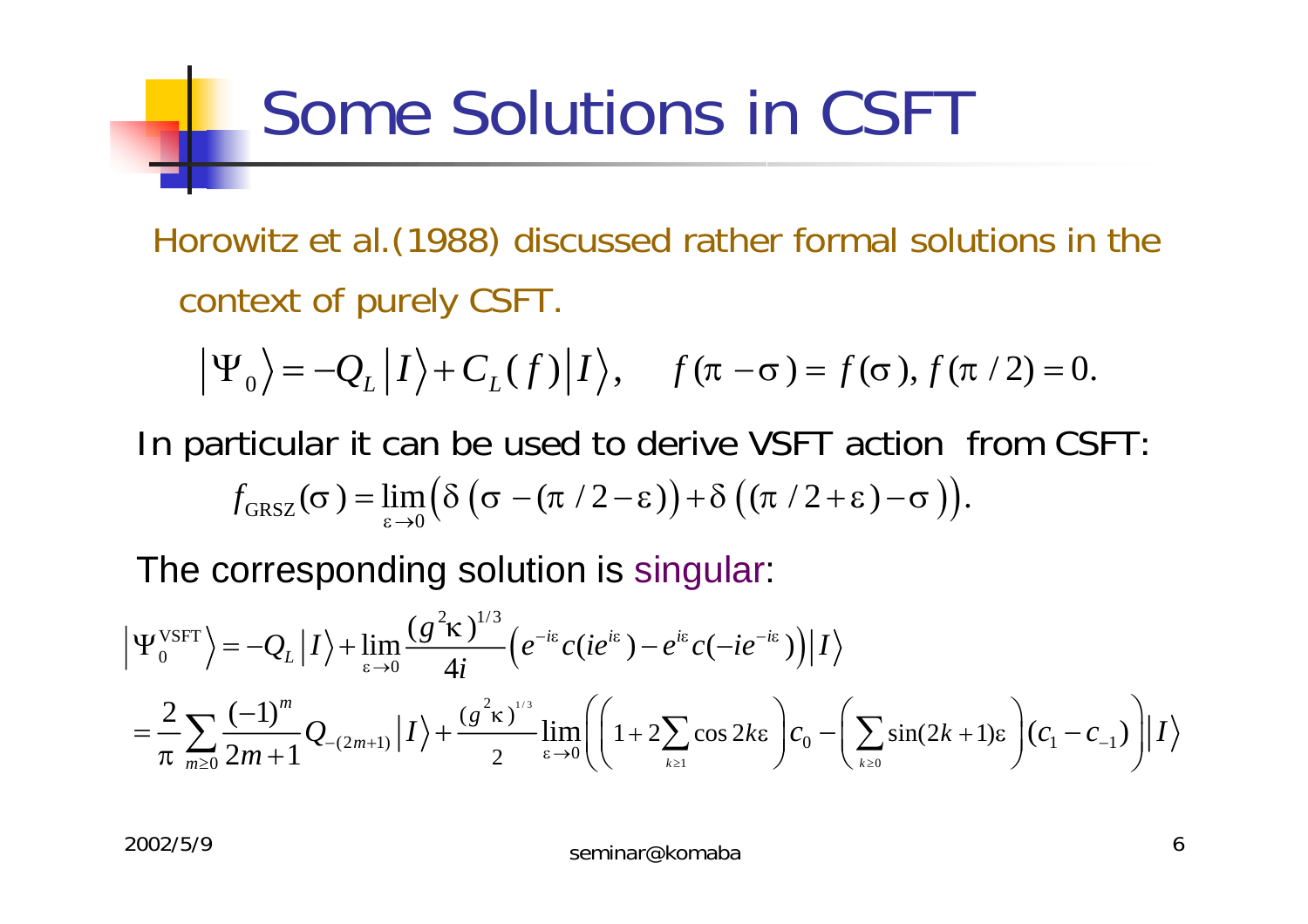• There are some subtleties about identity string field, but here we treat  $|I\rangle$  as the identity with respect to  $\cdot$ 

 $A * I = I * A = A, \quad Q_R I * A = -I * Q_L A = -Q_L A, ...$ ∗=∗ *I I A* = *A Q I A*<sup>∗</sup> = − $-I * Q_{\overline{I}} A =$ − $-Q_{\overline{I}}A$ 

Notation:

$$
C(f) = \oint \frac{dw}{2\pi i} f(w)c(w), \quad C_L(f) = \int_{C_L} \frac{dw}{2\pi i} f(w)c(w),
$$
  
\n
$$
Q(f) = \oint \frac{dw}{2\pi i} f(w) j_{BRST}(w), \quad Q_L(f) = \int_{C_L} \frac{dw}{2\pi i} f(w) j_{BRST}(w),
$$
  
\n
$$
q(f) = \oint \frac{dw}{2\pi i} f(w) j_{gh}(w), \quad q_L(f) = \int_{C_L} \frac{dw}{2\pi i} f(w) j_{gh}(w),...
$$

$$
j_{BRST}(w) = cT^X + :bc\partial c : + \frac{3}{2}\partial^2 c = \sum_n Q_n w^{-n-1}, \quad j_{gh}(w) = -:bc := \sum_n q_n w^{-n-1},...
$$

2002/5/9 seminar@komaba 7

*w*

-1 0 1

*i*

 $C_{\mathbb L}$ 

-1 0 1

*w*

 $\frac{i}{C_{\rm L}}$  *C*<sub>R</sub>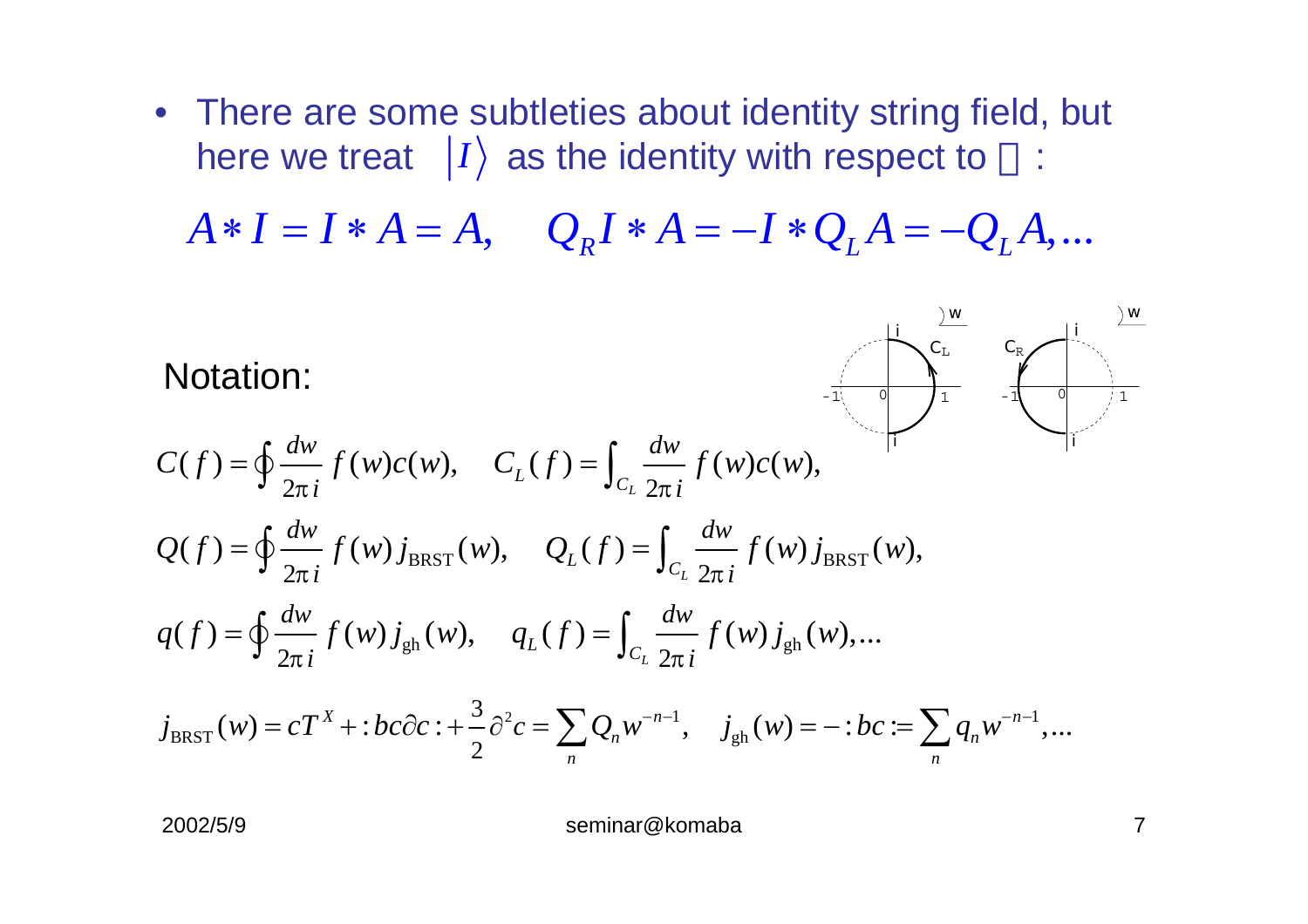• Takahashi and Tanimoto proposed a new regular solution of CSFT which might represent tachyon vacuum.(2002) First, they found solutions of CSFT:

$$
\left|\Psi_{0}\right\rangle = Q_{L}\left(e^{h}-1\right)\left|I\right\rangle - C_{L}\left(\left(\partial h\right)^{2}e^{h}\right)\left|I\right\rangle,
$$

where  $h(w)$  is some function such that

$$
h(w) = \sum h_n \left( w^n + (-w^{-1})^n \right), \quad h(\pm i) = 0, \partial h(\pm i) = 0.
$$

 $(h)I \sim \Omega^{-q_L(h)}$ 0 $q_L(h)I \triangleleft q_L(h)I$  $e^{q_L(n)I} * Q_B e$  $\Psi_{\alpha} = e^{q_L(n)I} * O_{\alpha}e^{-I}$ But these solutions can be rewritten as pure gauge ones at least formally.

 $Q'_{B} = Q(e^{h}) - C((\partial h)^{2}e^{h})$  $Q'_{\;\;B} = e^{q(h)}Q_{\;B}e^{-q(h)}.$  $=e^{q(n)}Q_{p}e^{-}$ In fact, new BRST operator is formally rewritten as

Howev er they might become nontrivial solutions at some limits.

2002/5/9 seminar@komaba 8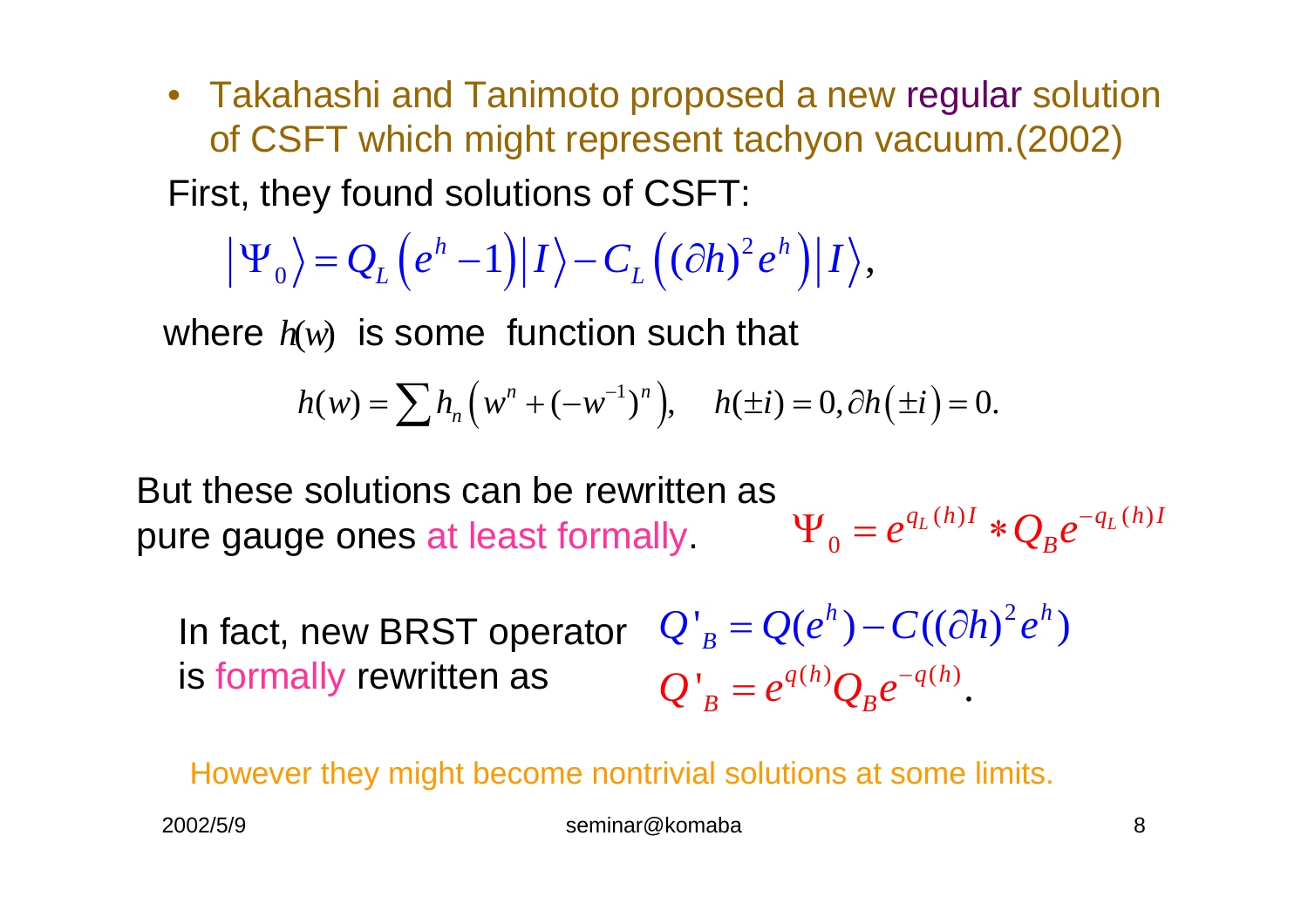$$
h_a(w) = \log\left(1 + \frac{a}{2}\left(w + w^{-1}\right)^2\right)
$$

#### **Noting**

**Example** 

$$
q(h_a) = -q_0 \log(1 - Z(a))^2 + q^{(+)}(h_a) + q^{(-)}(h_a), \quad Z(a) = \frac{1 + a - \sqrt{1 + 2a}}{a},
$$

and 
$$
\[q^{(+)}(h_a), q^{(-)}(h_a)\] = -2\log(1 - Z(a)^2),
$$

$$
\exp(\pm q(h_a)) = (1 - Z(a)^2)^{-1} \exp(\mp q_0 \log(1 - Z(a))^2) e^{\pm q^{(-)}(h_a)} e^{\pm q^{(+)}(h_a)}
$$

 $\quad$  is well-defined for  $\quad$   $a$   $>$   $-1/2$ .

Because  $Z(a = -1/2) = -1,$   $a = -1/2$  case:

$$
h_{a=-1/2}(w) = \log\left(-\frac{1}{4}(w-w^{-1})^2\right)
$$

might be nontrivial.

Г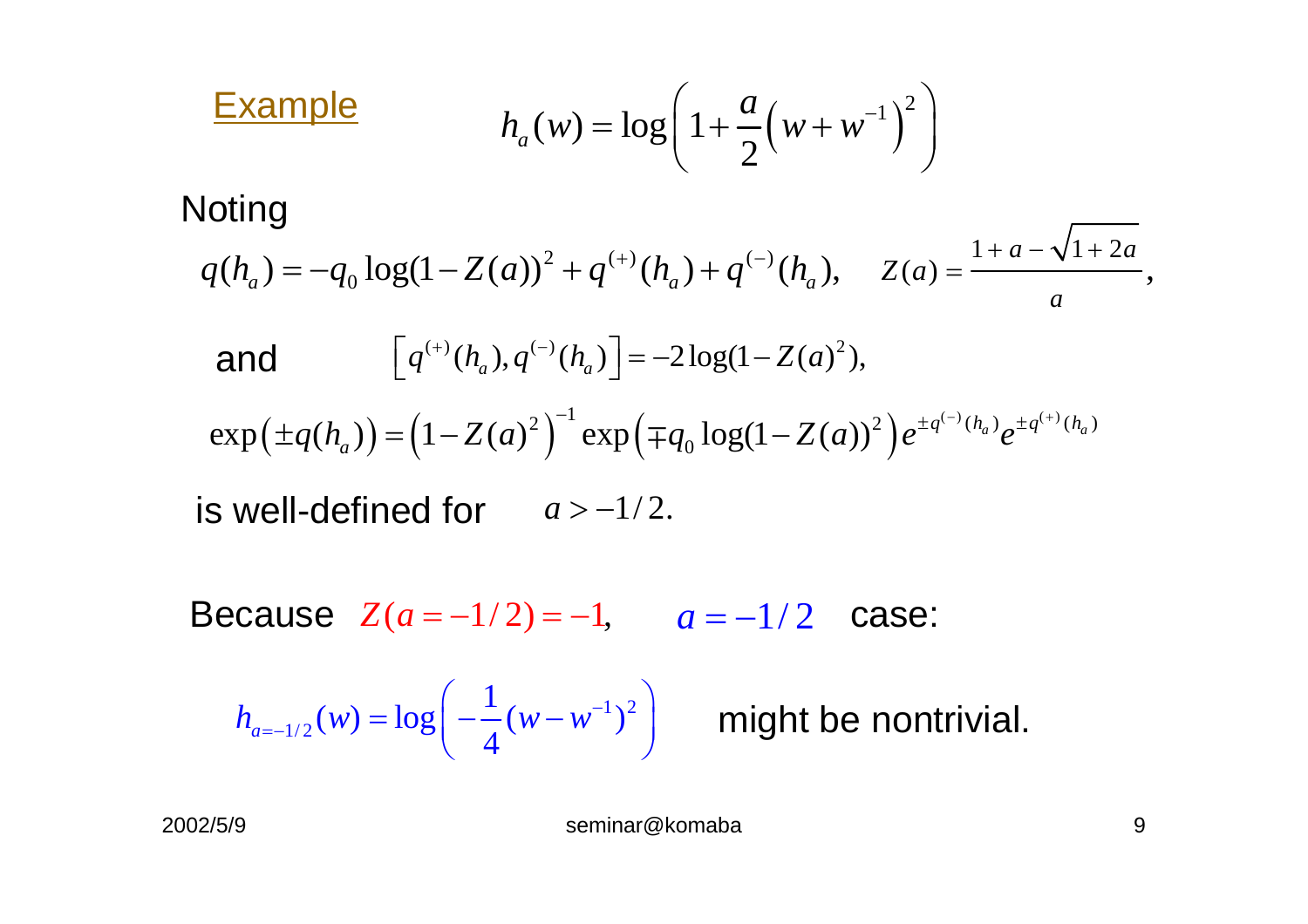**More Examples**  $h_a(w^{2k-1}), \quad h_a(w^{2k}) - \log(2a)$  $h_a(w)$ − *a*

 $Y^{(2)} = -1, Z^{(2)} = -1, Z^{(2)} = 0, Z^{(2)} = 1, Z^{(2)} = 1, Z^{(2)} = 1, Z^{(2)} = 1, Z^{(2)} = 1, Z^{(2)} = 1, Z^{(2)} = 1, Z^{(2)} = 1, Z^{(2)} = 1, Z^{(2)} = 1, Z^{(2)} = 1, Z^{(2)} = 1, Z^{(2)} = 1, Z^{(2)} = 1, Z^{(2)} = 1, Z^{(2)} = 1, Z^{(2)} = 1, Z^{(2)} = 1, Z^{(2)} = 1, Z^{(2)} = 1, Z^{(2)} = 1, Z^{(2$ 

in the same sense, we have nontrivial limit at  $\ a = -1/2$  $a = \infty$ .  $\mathcal{L}^{(l)}(w) = \log \left( \frac{(-1)^l}{4} \left( w^l + (-w^{-1}) \right) \right)$  $h^{(l)}(w) = \log \left( \frac{(-1)^l}{l} \left( w^l + (-w^{-1}) \right)^l \right)$  $=\log\left(\frac{(-1)^l}{4}\left(w^l + (-w^{-1})^l\right)\right)$ respectively:

 $4 \left( \begin{array}{cc} \cdots & \cdots & \cdots \end{array} \right)$ 

There is well-defined oscillator representation:

$$
\left| \Psi_{0}^{(l)} \right\rangle = Q_{L} \left( -\frac{1}{2} + \frac{(-1)^{l}}{4} (w^{2l} + w^{2l}) \right) \left| I \right\rangle + C_{L} \left( l^{2} w^{-2} \left( 2 - (-1)^{l} (w^{2l} + w^{-2l}) \right) \right) \left| I \right\rangle
$$
  
\n
$$
= \sum_{m \geq 0} \frac{-(-1)^{m} \sqrt[2]{2}}{(2m+1)(2m+1-2l)(2m+1+2l)} \left( -Q_{-(2m+1)} + 4l^{2} c_{-(2m+1)} \right) \left| I \right\rangle
$$
  
\n
$$
+ \frac{l^{2}}{\pi} \left( \gamma + 2 \log 2 + \psi \left( \frac{1}{2} - l \right) + \psi \left( \frac{1}{2} + l \right) \right) (c_{1} - c_{-1}) \left| I \right\rangle.
$$
  
\n2002/5/9  
\n
$$
\frac{1}{2}
$$
 seminar@komaba  
\n10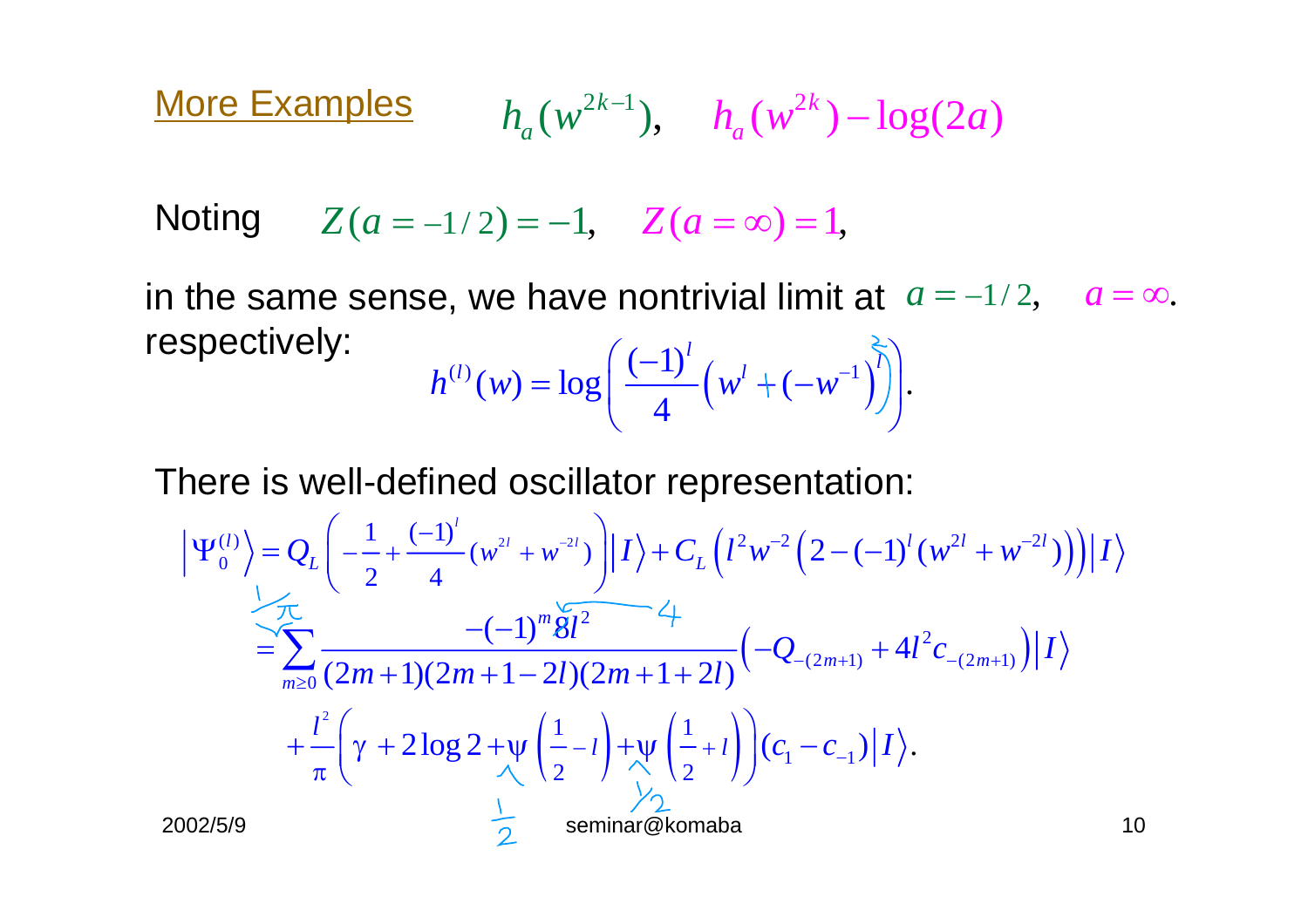# Potential Height

When we naively compute the value of the action at the solutions constructed on identity string field:

$$
|I\rangle = \frac{1}{4i}b\left(\frac{\pi}{2}\right)b\left(-\frac{\pi}{2}\right)\exp\left(\sum_{n\geq 1}\left(\frac{-(-1)^n}{2n}\alpha_{-n}\cdot\alpha_{-n}+(-1)^n c_{-n}b_{-n}\right)\right)c_0c_1|0\rangle,
$$

 $\pi$ 

we encounter following divergence:

$$
\langle I | (\cdots) | I \rangle \sim \left( \det_{n,m \geq 1} \left( \delta_{n,m} - \delta_{n,m} \right) \right)^{-26/2+1} = \infty.
$$

It is necessary to regularize  $|I\rangle$  appropriately.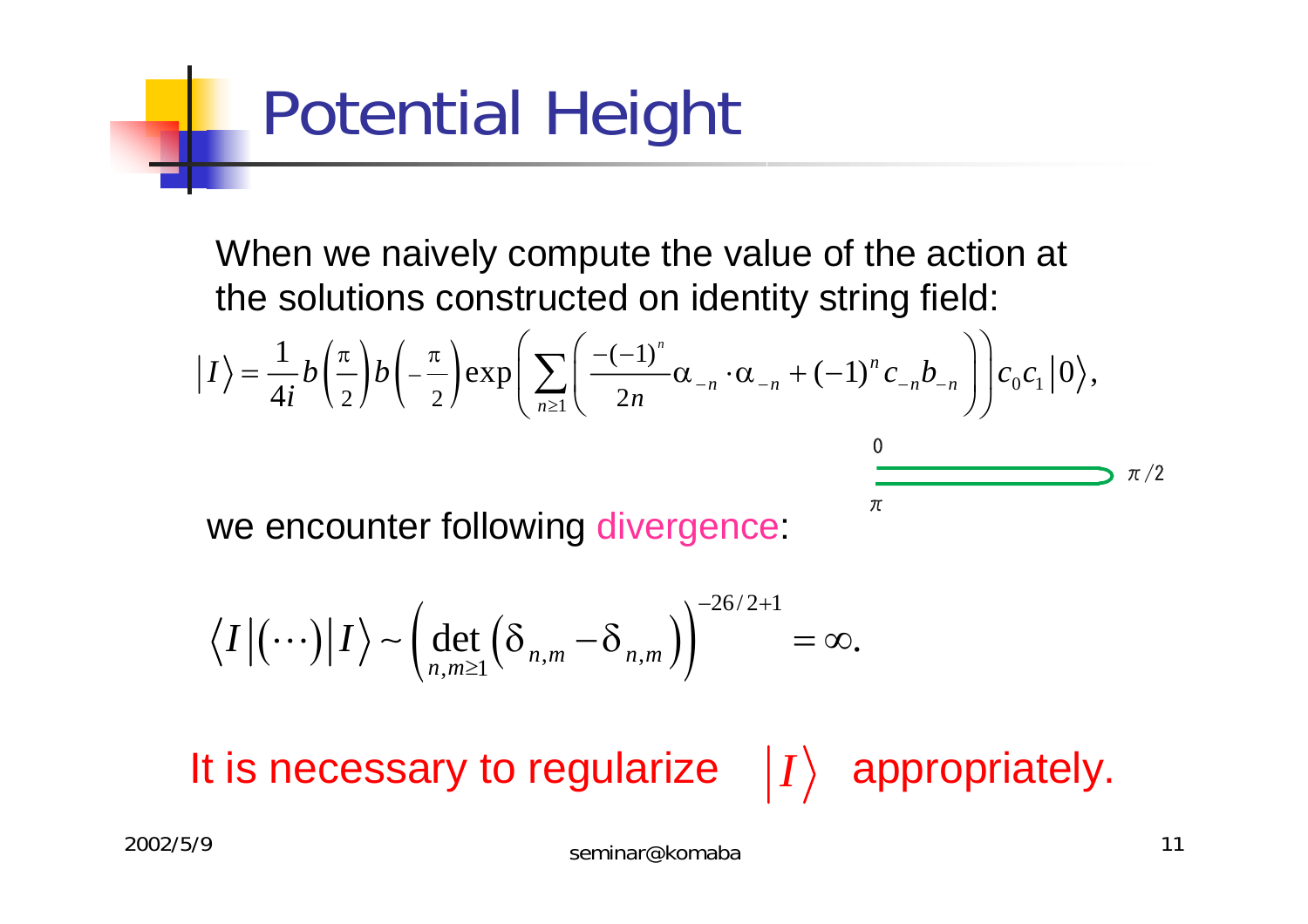On the other hand, potential height is zero if we use e.o.m. naively in the action:

$$
Q_{B}\Psi_{0} + \Psi_{0} * \Psi_{0} = 0,
$$
  
\n
$$
Q_{L}I * Q_{L}I = 0, \quad C_{L}(f)I * C_{L}(f)I = 0,
$$
  
\n
$$
\Rightarrow S|_{\Psi_{0}^{VSET}} = -\frac{1}{6g^{2}} \langle \Psi_{0}, Q_{B} \Psi_{0} \rangle = \frac{1}{6g^{2}} \langle \Psi_{0}, \Psi_{0} * \Psi_{0} \rangle = 0.
$$

Takahashi-Tanimoto solutions give also zero naively, because they are pure gauge formally.

There is a possibility of  $\infty \times 0 =$  finite (!?)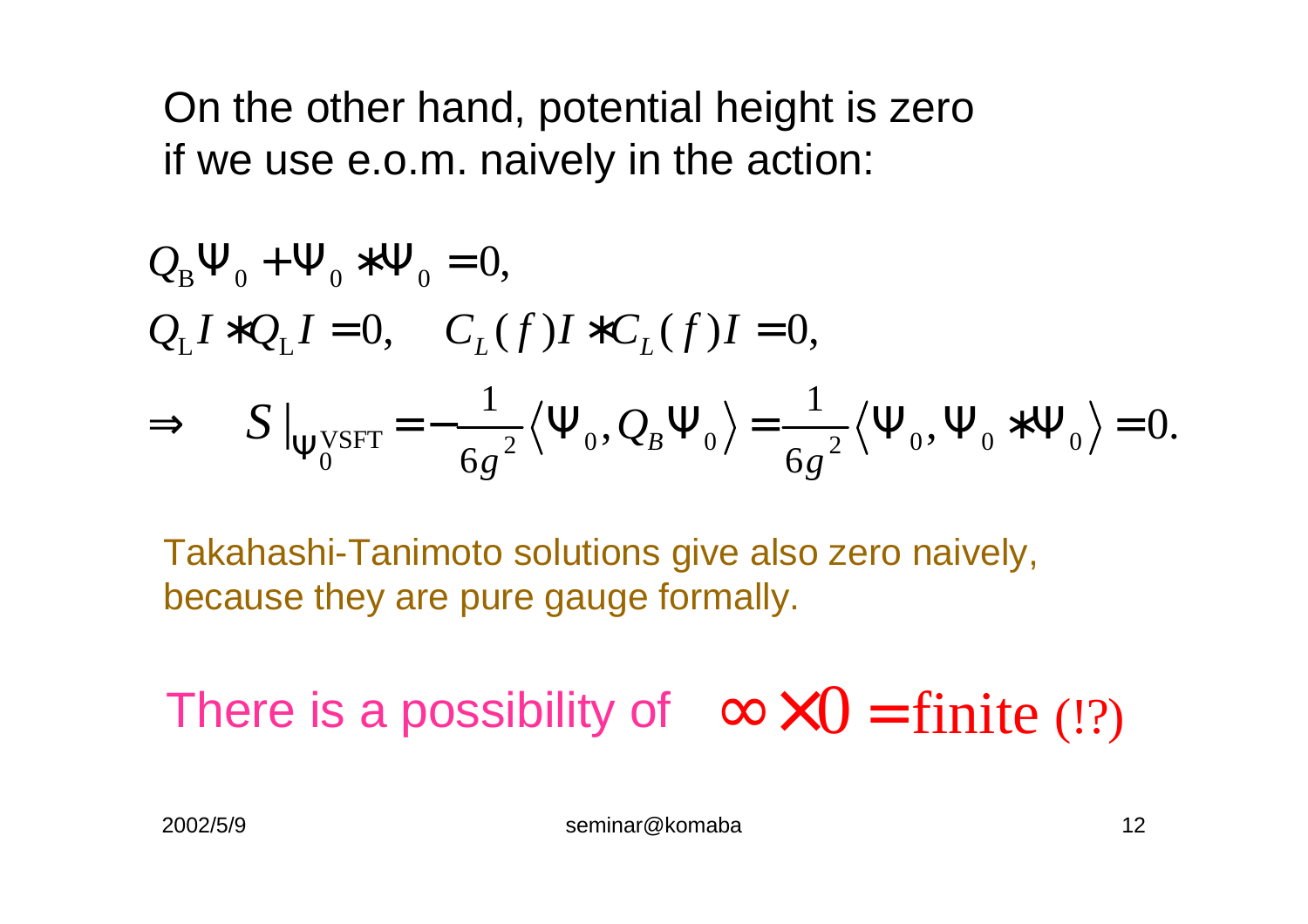#### • Pacman regularization

It is technically easy to use pacman regularization in the computation using LPP+GGRT. [I.K.-K.Ohmori]



But we could not get the definite value at  $\delta = 0$  , for example,

$$
\left\langle \frac{1}{2i} \left( e^{-i\varepsilon} c (ie^{i\varepsilon}) - e^{i\varepsilon} c (-ie^{-i\varepsilon}) \right) I_{\delta}, Q_{B} \frac{1}{2i} \left( e^{-i\varepsilon} c (ie^{i\varepsilon}) - e^{i\varepsilon} c (-ie^{-i\varepsilon}) \right) I_{\delta} \right\rangle
$$
  
=  $-\delta^{2} \sin^{2} \varepsilon \left[ \frac{1}{2} \left\{ \left( \tan \frac{\varepsilon}{2} \right)^{\frac{2}{\delta}} + \left( \tan \frac{\varepsilon}{2} \right)^{-\frac{2}{\delta}} \right\} + 3 \right] V_{26}.$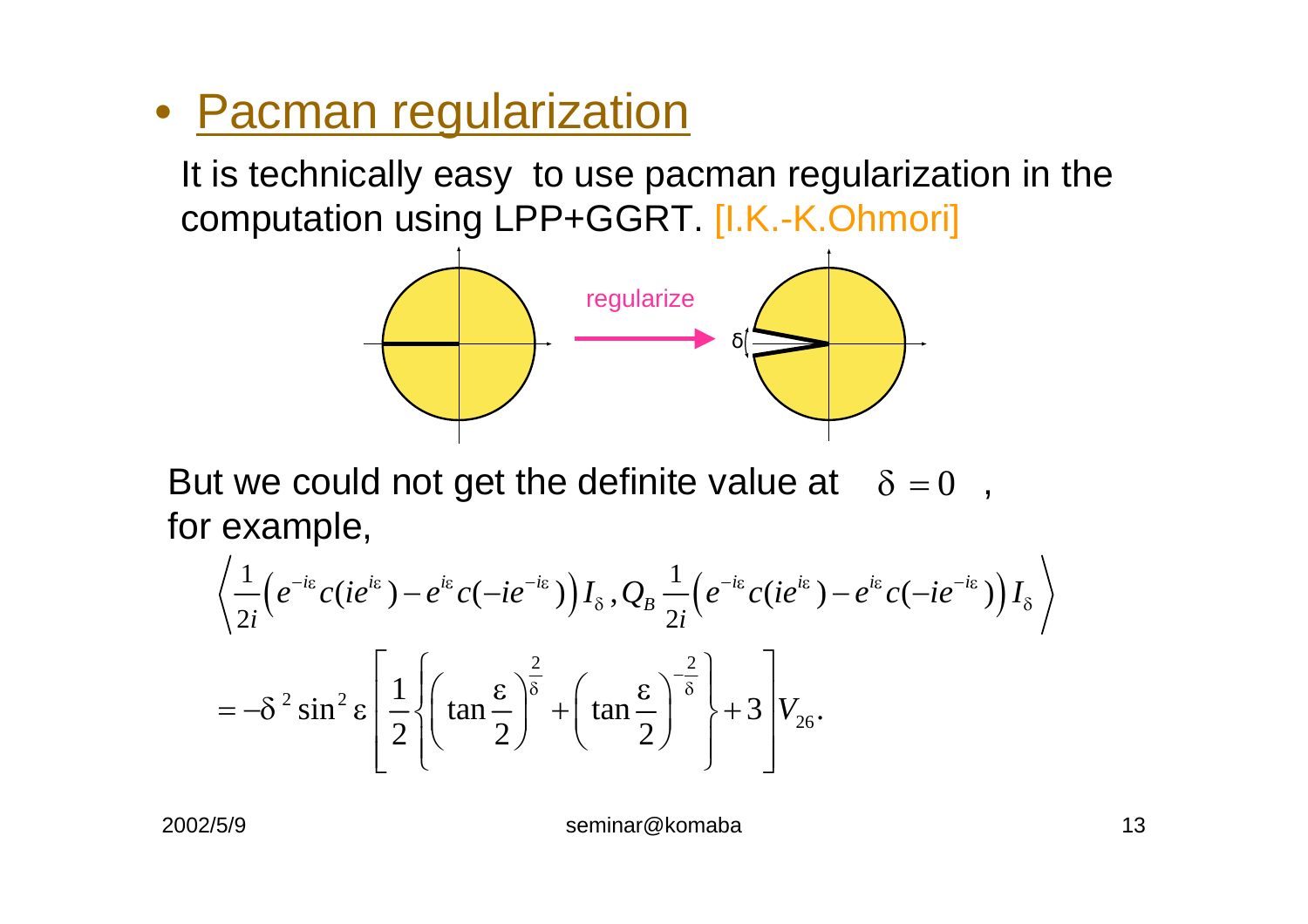• Regularization in oscillator language If we multiply damping factor  $\exp(-\pi\,tL_{_0})$  on  $|I\rangle,$ we get a formula for oscillator modes:

$$
\langle I|q^{L_{0}}c_{m_{1}}c_{m_{2}}c_{m_{3}}q^{L_{0}}|I\rangle = \frac{i^{m_{1}+m_{2}+m_{3}}q^{-2}f(q^{4})^{-12}V_{26}}{\sinh(2m_{1}\pi t)\sinh(2m_{2}\pi t)\sinh(2m_{3}\pi t)}\det\begin{pmatrix}1&1&1&1\\(-q)^{m_{1}}&q^{m_{1}}&q^{-m_{1}}&(-q)^{-m_{1}}\\(-q)^{m_{2}}&q^{m_{2}}&q^{-m_{2}}&(-q)^{-m_{2}}\\(-q)^{m_{3}}&q^{m_{3}}&q^{-m_{3}}&(-q)^{-m_{3}}\end{pmatrix},
$$
  

$$
q := e^{-\pi t}, \qquad f(q^{2}) = \prod_{n=1}^{\infty}(1-q^{2n}) = (2\pi)^{-1/3}q^{-1/12}\vartheta^{1}(0,it)^{1/3}.
$$

Using some relations

0,  $\{Q_B, Q_n\} = 0$ ,  $\{Q_B, C_n\} = -\sum_{i=-\infty}^{\infty} \left( j + \frac{n}{2} \right)$  ${ \cal G}_{\bar B} | I \rangle = 0, \hspace{3mm} \{ Q_{\bar B}, Q_{\bar n} \} = 0, \hspace{3mm} \{ Q_{\bar B,} c_{\bar n} \} = - \sum |j+\frac{1}{2}| c_{-j} c_{n+j}, \ldots,$ *j*  $Q_R|I\rangle = 0$ ,  $\{Q_R, Q_n\} = 0$ ,  $\{Q_R c_n\} = -\sum_{i=1}^n \left(\frac{1}{j} + \frac{n}{i}\right) c_{i,j} c_{i,j}$ ∞  $-1$ <sup> $n+$ </sup> =−∞ $= 0, \hspace{.2in} \{Q_{_B},Q_{_n}\} = 0, \hspace{.2in} \{Q_{_B,}c_{_n}\} = -\sum_{n=1}^{\infty}$  $+$   $\left| C \right|$   $\left| C \right|$   $\left| C \right|$   $\left| C \right|$ 

we have the following expression: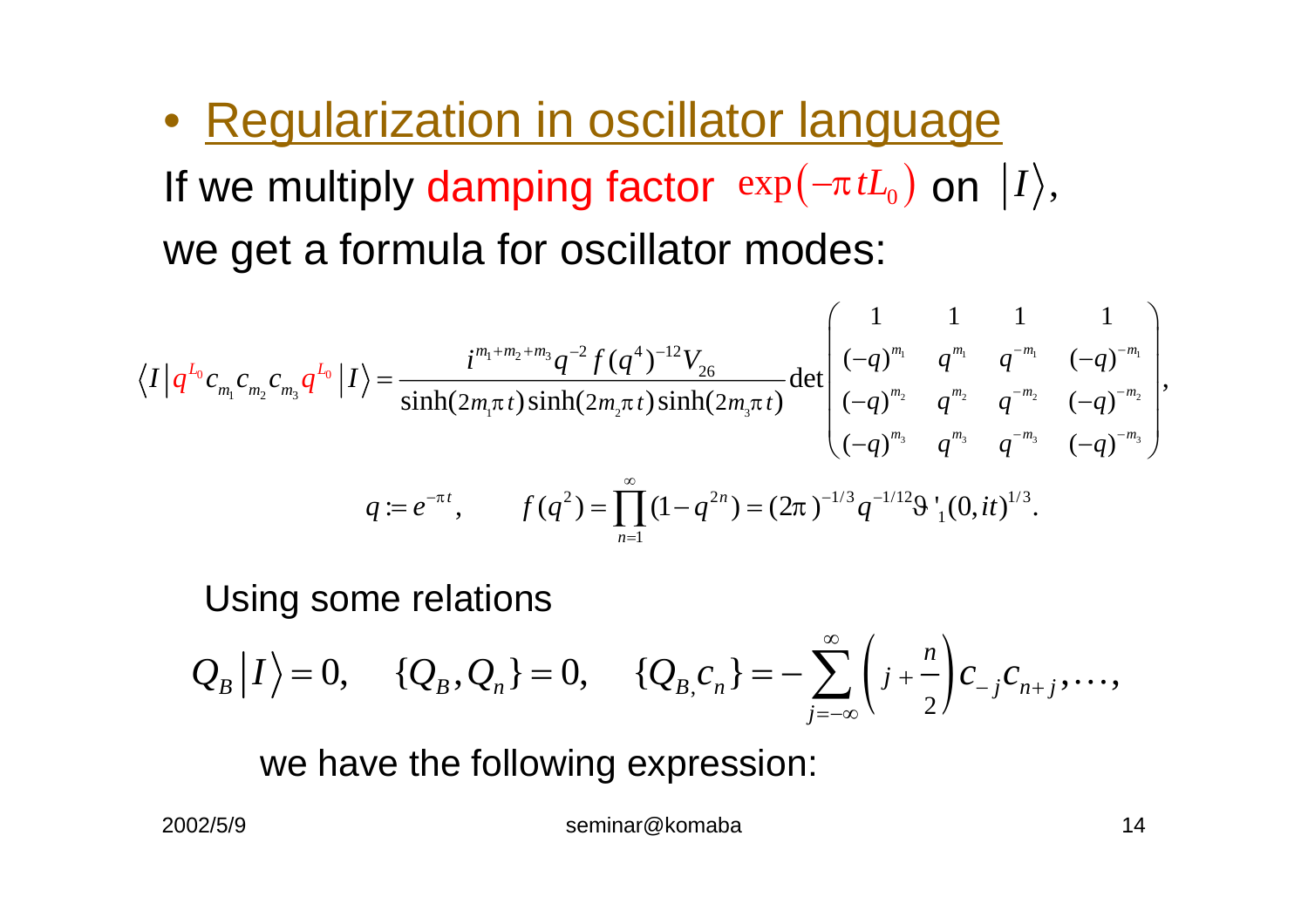$$
S \Big|_{\Psi_{0}^{(1)}} / V_{26} = \lim_{t \to 0+} \frac{-1}{6g^{2}V_{26}} \langle I \Big| q^{L_{0}} C_{L} \Big( w^{-2} (w + w^{-1})^{2} \Big) Q_{B} C_{L} \Big( w^{-2} (w + w^{-1})^{2} \Big) q^{L_{0}} \Big| I \rangle
$$
  
\n
$$
= \lim_{t \to 0+} \frac{-1}{6g^{2}} \int_{-p/2}^{p/2} dx \int_{-p/2}^{p/2} dy \cos^{2} x \cos^{2} y \frac{ip^{2}}{\Big(J_{1} \Big(0, 2it)\Big)^{4}}
$$
  
\n
$$
\int_{\frac{J_{4} \Big( x/2 + p/2 - ipt/4, 2it \Big)}{J_{4} \Big( x/2 + p/2 - ipt/4, 2it \Big)}} \frac{J_{3} \Big( ... \Big)}{J_{3}} \Big( ... \Big) \frac{J_{2} \Big( ... \Big)}{J_{2} \Big( ... \Big)} \frac{J_{1} \Big( ... \Big)}{J_{1} \Big( ... \Big)}
$$
  
\n
$$
\cdot \det \begin{pmatrix} 1 & 1 & 1 & 1 \\ \frac{J_{4} \Big( y/2 + p/2 - ipt/4, 2it \Big)}{J_{4} \Big( y/2 + p/2 - ipt/4, 2it \Big)} & \frac{J_{3} \Big( ... \Big)}{J_{3}} \Big( ... \Big) & \frac{J_{2} \Big( ... \Big)}{J_{2} \Big( ... \Big)} & \frac{J_{1} \Big( ... \Big)}{J_{1} \Big( ... \Big)} \Big)}{J_{2} \Big(J_{1} \Big( ... \Big)} \frac{J_{1} \Big( ... \Big)}{J_{4} \Big(J_{4} \Big( y/2 + p/2 - ipt/4, 2it \Big)} \Big)} \frac{J_{3} \Big( ... \Big)}{J_{3} \Big( ... \Big)} \frac{J_{3} \Big( ... \Big)}{J_{3} \Big( ... \Big)} \frac{J_{2} \Big( ... \Big)}{J_{2} \Big( ... \Big)} \frac{J_{1} \Big( ... \Big)}{J_{1} \Big( ... \Big)} \Big( ... \Big)
$$

We do not have definite (or exact ) value of the potential height for our solutions yet. Numerically, it tends to be divergent.(?)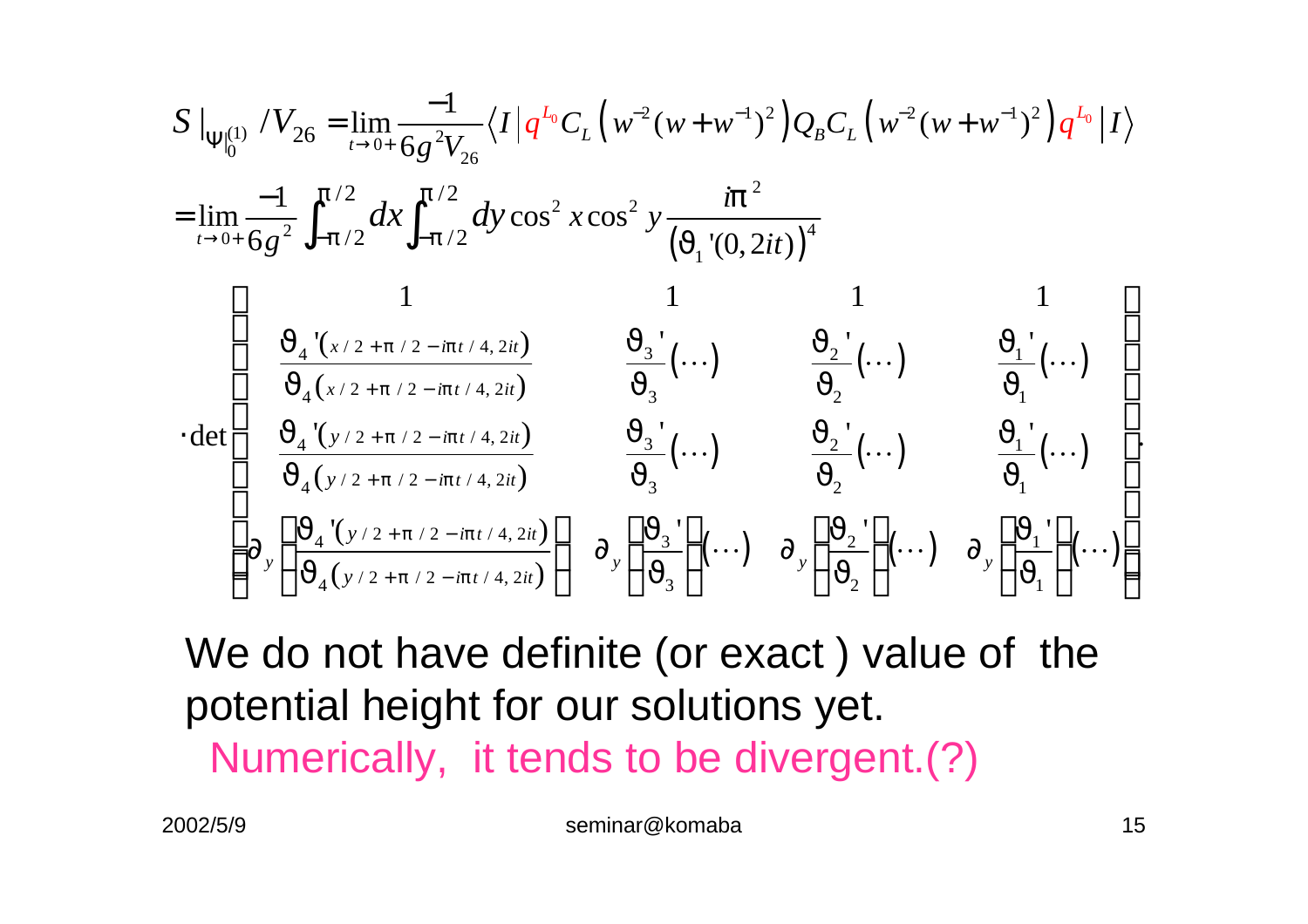## Cohomology of new BRST operator

**1** Kinetic term around a solution  
\n
$$
S|_{\Psi_0+\Psi}=-\frac{1}{g}\left[\frac{1}{2}\langle\Psi,Q_B\Psi\rangle+\frac{1}{3}\langle\Psi,\Psi*\Psi\rangle\right]+S|_{\Psi_0},
$$

$$
Q'_{B}\psi = Q_{B}\psi + \Psi_{0}*\psi - (-1)^{|\psi|}\psi * \Psi_{0}.
$$

The new BRST operator around our solution  $\Psi_{0}^{(1)}$  is

$$
Q_B' = \frac{1}{2}Q_0 - \frac{1}{4}Q_{-2} - \frac{1}{4}Q_2 + 2c_0 + c_{-2} + c_2 = R_2 + R_0 + R_{-2}.
$$

2 ·  $2 \pm 2$  ·  $2 \pm 2$  $R_{\scriptscriptstyle\pm 2}\coloneqq-\frac{1}{4}\mathcal{Q}_{\scriptscriptstyle\pm 2}+c_{\scriptscriptstyle\pm 2},\;\;\; R_{\scriptscriptstyle 0}\coloneqq\frac{1}{2}\mathcal{Q}_{\scriptscriptstyle 0}+2c_{\scriptscriptstyle 0}\;\;\;$  satisfy following relations:

2 2  $R_{\pm 2}^2 = 0, \hspace{5mm} R_{\pm 2} R_0^{} + R_0 R_{\pm 2}^{} = 0, \hspace{5mm} R_0^2 + R_2 R_{-2}^{} + R_{-2} R_2^{} = 0.$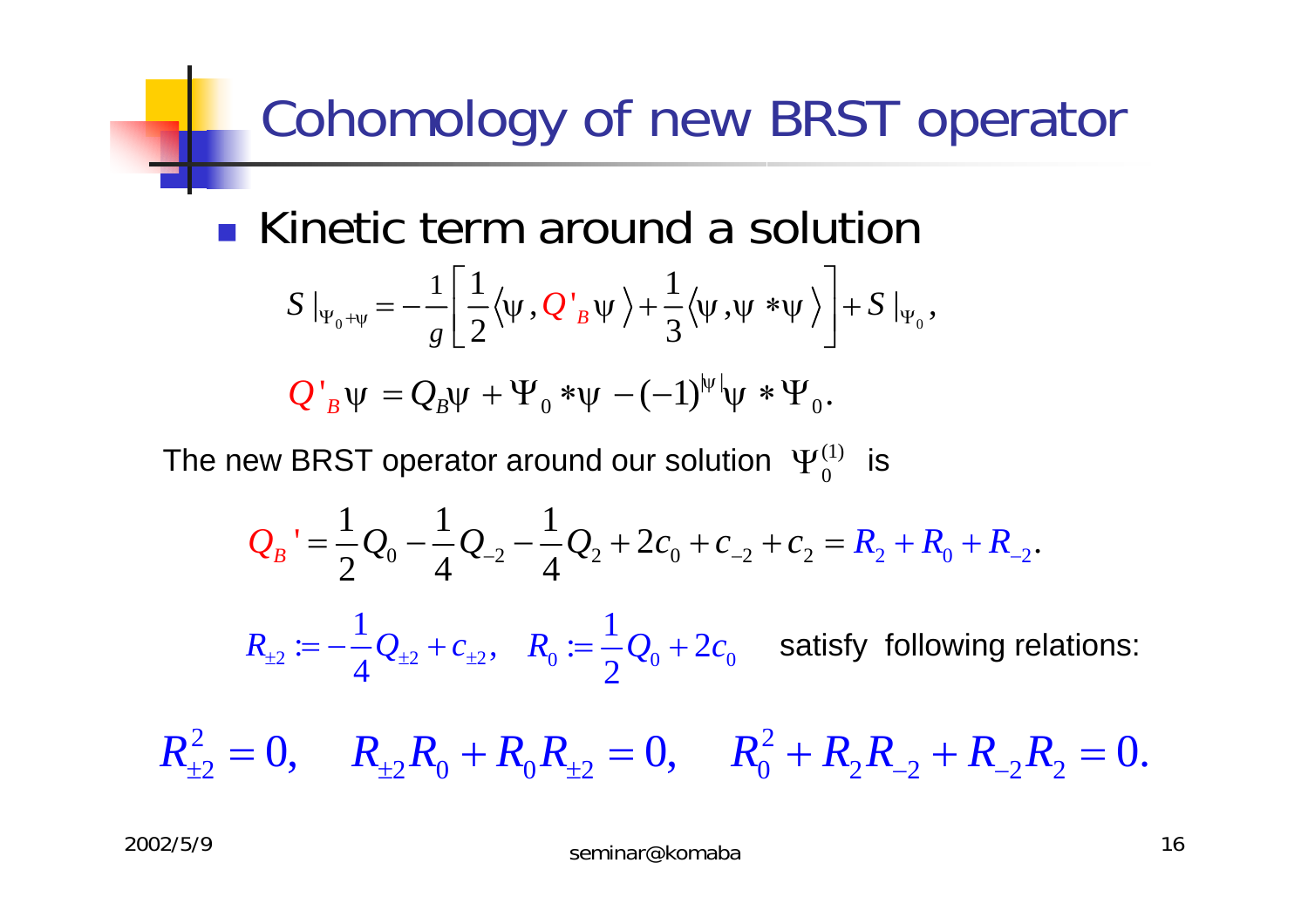

 $Q'_B$  cohomology is trivial in ghost number 1 states.

Proof We consider the equation

 $Q'_{\beta}y = 0$ 

for the ghost number 1 state

$$
\mathbf{y} = \sum_{N \geq h} \mathbf{y}_{-N}.
$$

In other words, we solve the following equations:

$$
R_2 \mathbf{y}_{-h-k} = 0, \qquad k = 0, 1,
$$
  
\n
$$
R_2 \mathbf{y}_{-h-k-2} = -R_0 \mathbf{y}_{-h-k},
$$
  
\n
$$
R_2 \mathbf{y}_{-h-k-2l} = -R_0 \mathbf{y}_{-h-k-2(l-1)} - R_2 \mathbf{y}_{-h-k-2(l-2)}, \quad l \ge 2.
$$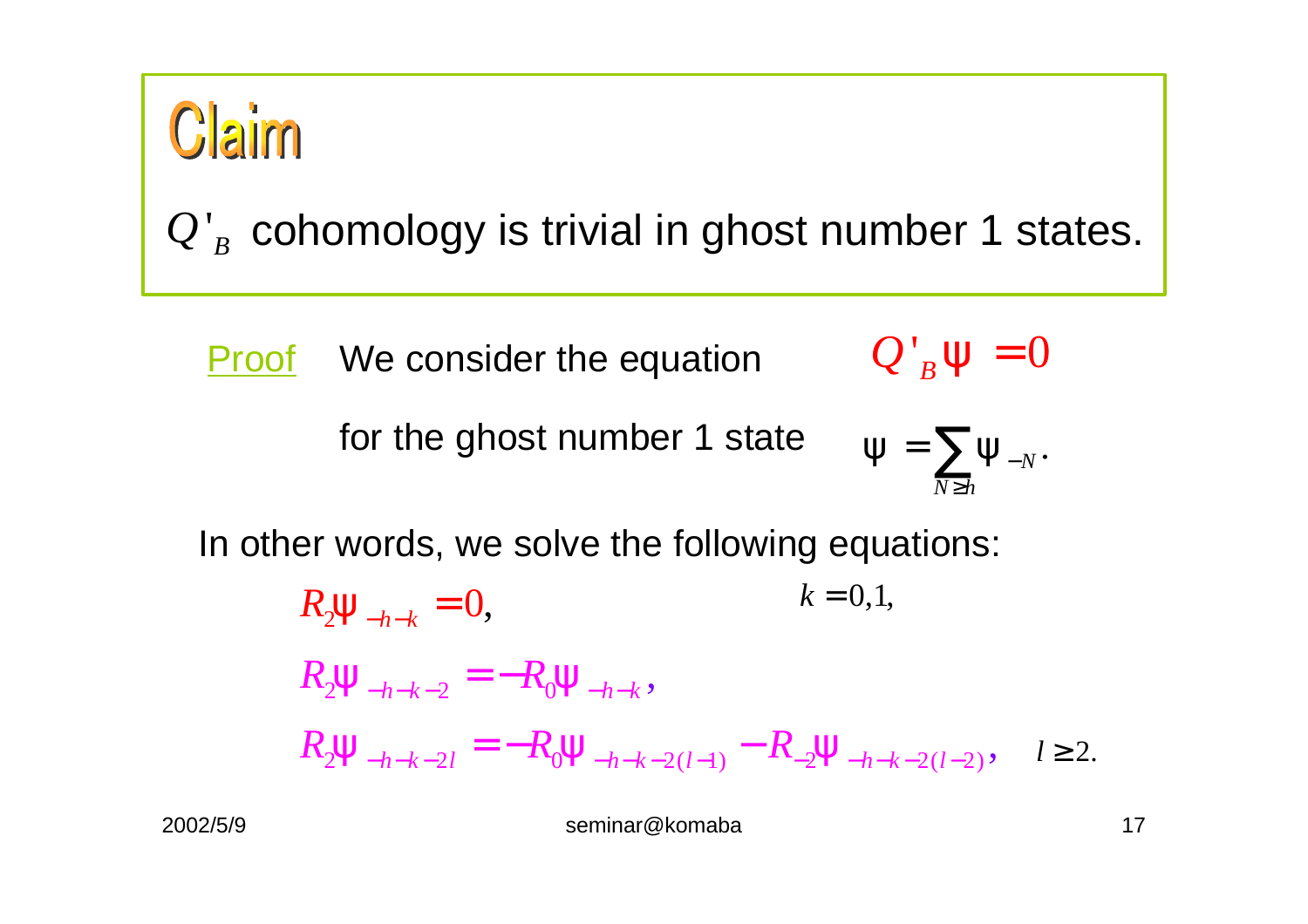$$
R_2
$$
 is rewritten as  $R_2 = -\frac{1}{4}Q_2 + c_2 = -\frac{1}{4}\widetilde{Q}_0$ .

 $Q_0$  is given by replacing  $c_n b_n$  with  $\widetilde{c_n} = c_{n+2}, \widetilde{b_n} = b_{n-2}$  in  $Q_0 = Q_B$ .

Solutions of  $Q_B y = 0$  are [Kato-Ogawa,M.Henneaux,...]  $|\mathbf{y}\rangle = A_{\text{DDE}}|0, p_{0}\rangle + B_{\text{DDE}}c_{0}|0, p_{0}\rangle + Q_{B}|f\rangle$ 0  $\langle D, p_0 \rangle = e^{ip_0 x} |\Omega \rangle,$   $p_0^- = \pm \frac{1}{\sqrt{2a}}, \quad p_0^ \langle \Omega \rangle := c_1 |0\rangle, \qquad c_n |\Omega\rangle = 0, n \ge 1, \qquad b_n |\Omega\rangle = 0, n \ge 0,$ 1  $2a'$  $p_0^{\perp} = \pm \frac{1}{\sqrt{2}}$ ,  $p_0^{\perp} = 0$ , *a* where  $|0, p_0\rangle = e^{ip_0 x} |\Omega\rangle$ ,  $p_0^{\pm} = \pm \frac{1}{\sqrt{2g_0^2}}$ ,  $p_0^{\pm} =$  $\left[ A_m^i, A_n^j \right] = m \boldsymbol{d}_{m+n,0} \boldsymbol{d}^{i,j}, \quad \left[ L_m^X A_n^i \right] = 0.$ and  $A_{\text{DDF}}, B_{\text{DDF}}$  are generated by DDF operators  $A_n^i$ :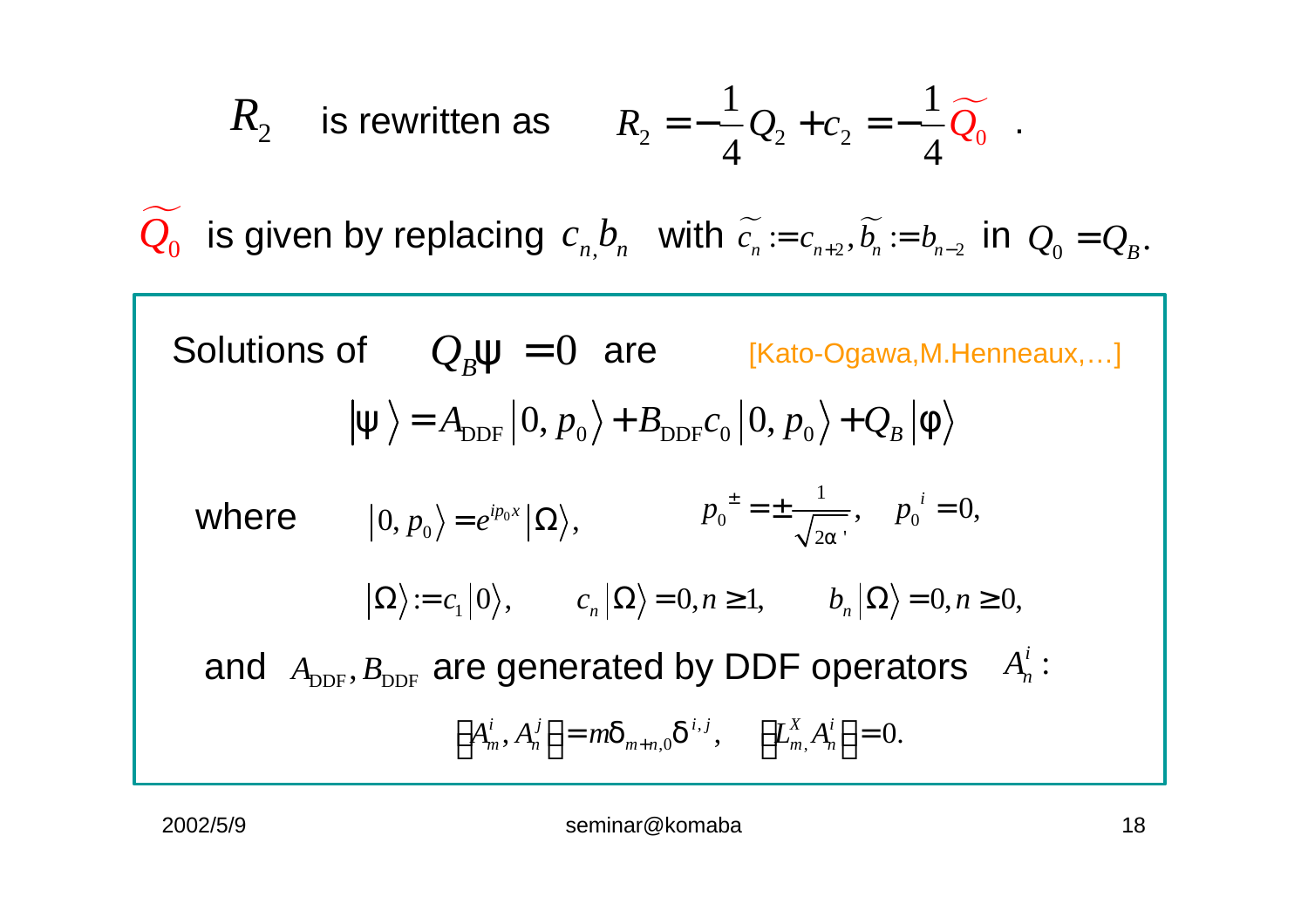Similarly, solutions of 
$$
\widetilde{Q}_0 \mathbf{y} = 0
$$
 are given by  
\n
$$
|\mathbf{y}\rangle = A_{\text{DDF}} |\widetilde{0}, p_0\rangle + B_{\text{DDF}} \widetilde{c}_0 |\widetilde{0}, p_0\rangle + \widetilde{Q}_0 |\mathbf{f}\rangle
$$
\n
$$
|\widetilde{0}, p_0\rangle := b_{-2}b_{-1}|0, p_0\rangle, \quad \widetilde{c}_n |\widetilde{0}, p_0\rangle = 0, n \ge 1, \quad \widetilde{b}_n |\widetilde{0}, p_0\rangle = 0, n \ge 0.
$$

#### Here  $|y_{\scriptscriptstyle -h-k}\rangle$  is ghost number 1,  $R_2 | \mathbf{y}_{-h-k} \rangle = 0 \Rightarrow | \mathbf{y}_{-h-k} \rangle = R_2 | \mathbf{f}_{-h-k-2} \rangle, \quad \exists | \mathbf{f}_{-h-k-2} \rangle.$  $R_2\left|\mathbf{\mathbf{\mathbf{y}}}_{-h-k-2}\right\rangle = -R_0\left|\mathbf{\mathbf{y}}_{-h-k}\right\rangle = -R_0R_2\left|\mathbf{f}_{-h-k-2}\right\rangle = R_2R_0\left|\mathbf{f}_{-h-k-2}\right\rangle,$  $\Rightarrow$   $\left| \mathbf{y}_{-h-k-2} \right\rangle = R_0 \left| \mathbf{f}_{-h-k-2} \right\rangle + R_2 \left| \mathbf{f}_{-h-k-4} \right\rangle, \quad \exists \left| \mathbf{f}_{-h-k-4} \right\rangle.$ Then

2002/5/9 seminar@komaba 19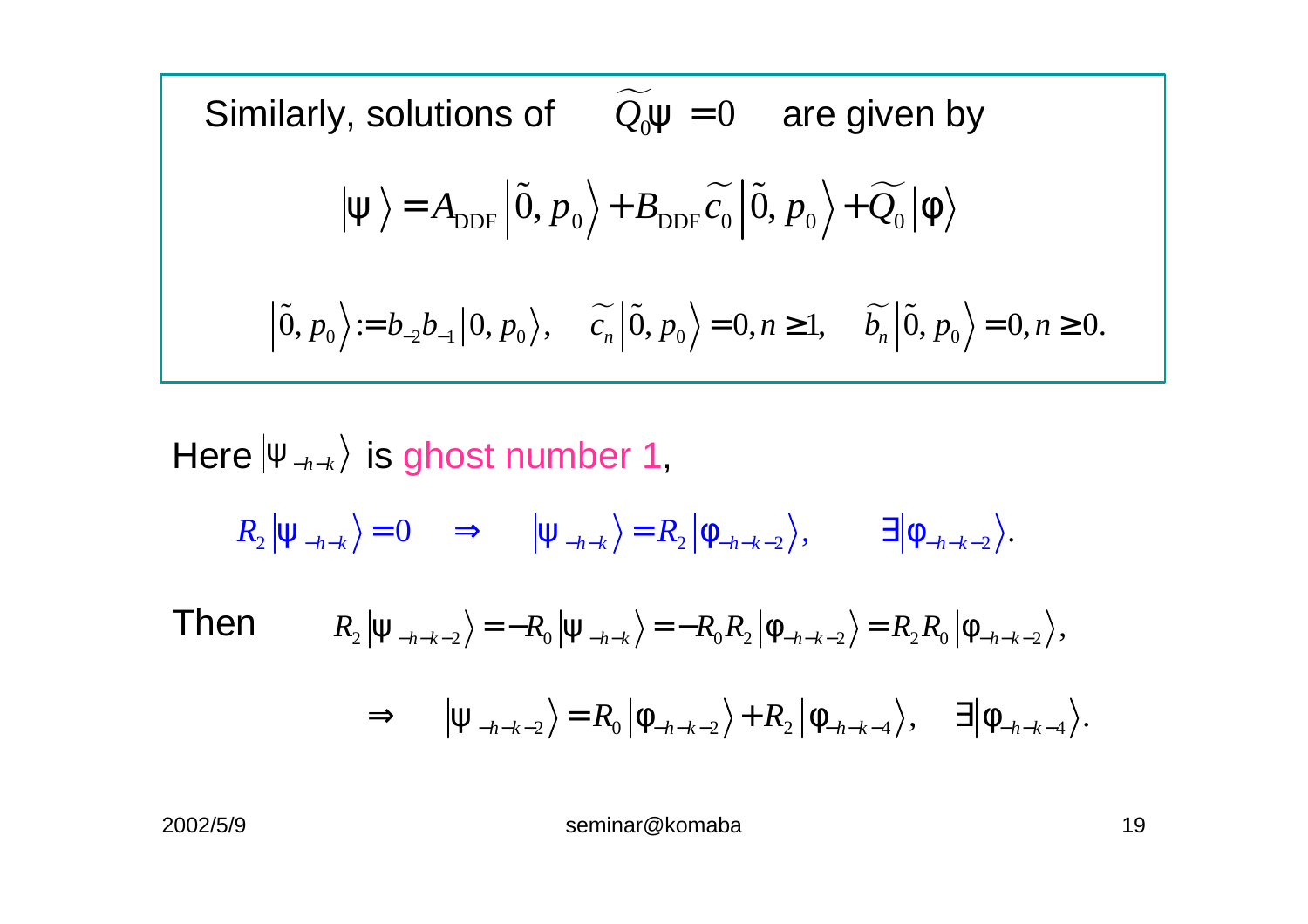Suppose, 
$$
|\psi_{-h-k-2l}\rangle = R_{-2} |\phi_{-h-k-2(l-1)}\rangle + R_0 |\phi_{-h-k-2l}\rangle + R_2 |\phi_{-h-k-2(l+1)}\rangle
$$
,  $l = m, m-1$   
\nthen  
\n
$$
R_2 |\psi_{-h-k-2(m+1)}\rangle = -R_0 |\psi_{-h-k-2m}\rangle - R_{-2} |\psi_{-h-k-2(m-1)}\rangle
$$
\n
$$
= -R_0 (R_{-2} |\phi_{-h-k-2(m-1)}\rangle + R_0 |\phi_{-h-k-2m}\rangle + R_2 |\phi_{-h-k-2(m+1)}\rangle)
$$
\n
$$
- R_{-2} (R_{-2} |\phi_{-h-k-2(m-2)}\rangle + R_0 |\phi_{-h-k-2(m-1)}\rangle + R_2 |\phi_{-h-k-2m}\rangle)
$$
\n
$$
= R_2 (R_{-2} |\phi_{-h-k-2m}\rangle + R_0 |\phi_{-h-k-2(m+1)}\rangle),
$$
\n
$$
\Rightarrow
$$
\n
$$
|\psi_{-h-k-2(m+1)}\rangle = R_{-2} |\phi_{-h-k-2m}\rangle + R_0 |\phi_{-h-k-2(m+1)}\rangle + R_2 |\phi_{-h-k-2(m+2)}\rangle, \exists |\phi_{-h-k-2(m+2)}\rangle
$$
\nBy induction, we conclude  
\n
$$
|\psi_{-h-k-2l}\rangle = R_{-2} |\phi_{-h-k-2(l-1)}\rangle + R_0 |\phi_{-h-k-2l}\rangle + R_2 |\phi_{-h-k-2(l+1)}\rangle, \quad l \ge 0,
$$
\nnamely,  $|\psi\rangle = Q^*| \phi\rangle$ ,  $\exists |\phi\rangle = \sum_{k=0,1,2} |\phi_{-h-k-2l}\rangle.$   
\n2002/5/9 seminar@komba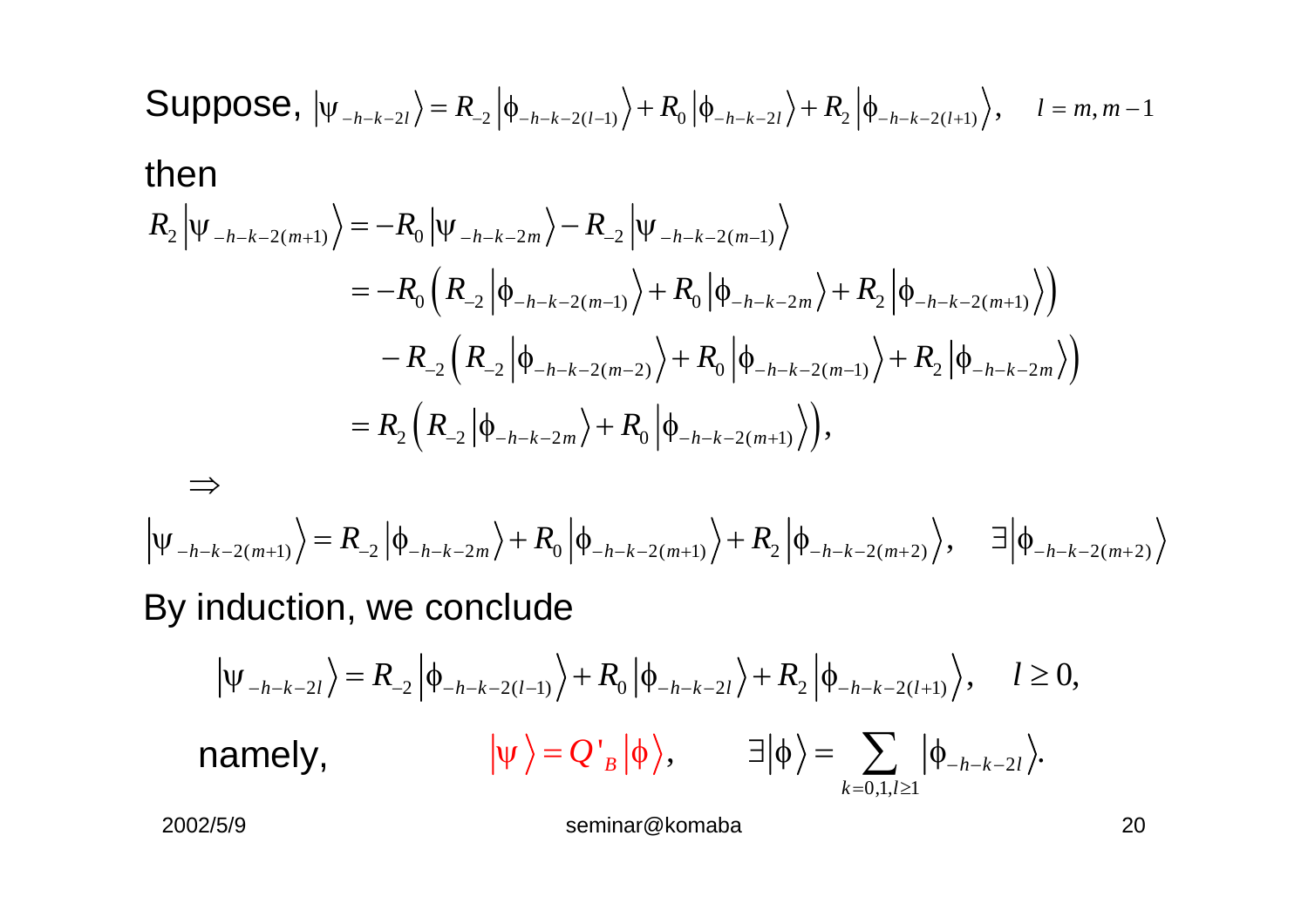#### • We have similar arguments for other solution  $\Psi^{(l)}_0$ by using  $\,R_{\scriptscriptstyle\gamma_I}\,$  instead of  $R_{\scriptscriptstyle 2}$ New BRST charge around it is 0 $\Psi_\alpha^{(l)}$  $R_{\rm_{2l}}$  instead of  $R_{\rm_{2}}.$

$$
Q_B^{(l)} = \frac{1}{2}Q_0 + 2l^2c_0 - (-1)^l(R_{2l} + R_{2l}),
$$
  
where 
$$
R_{\pm 2l} = -\frac{1}{4}Q_{\pm 2l} + c_{\pm 2l} = -\frac{1}{4}\widetilde{Q}_0^{(\pm l)}.
$$

 $\sim$ (l) 0 $\widetilde{\bm{Q}}^{(l)}_{0}$  is given by replacing  $c_{_{n}},b_{_{n}}$  with  $\widetilde{c_{_{n}}}\coloneqq c_{_{n+2l}},\widetilde{b_{_{n}}}$ is given by replacing  $c_{\scriptscriptstyle n}, b_{\scriptscriptstyle n}$  with  $c_{\scriptscriptstyle n} \coloneqq c_{\scriptscriptstyle n+2l}, b_{\scriptscriptstyle n} \coloneqq b_{\scriptscriptstyle n-2l}$  in  $\quad_{{\cal Q}_{\scriptscriptstyle B}}.$ 

#### We can prove

cohomology is trivial in ghost number 1 states.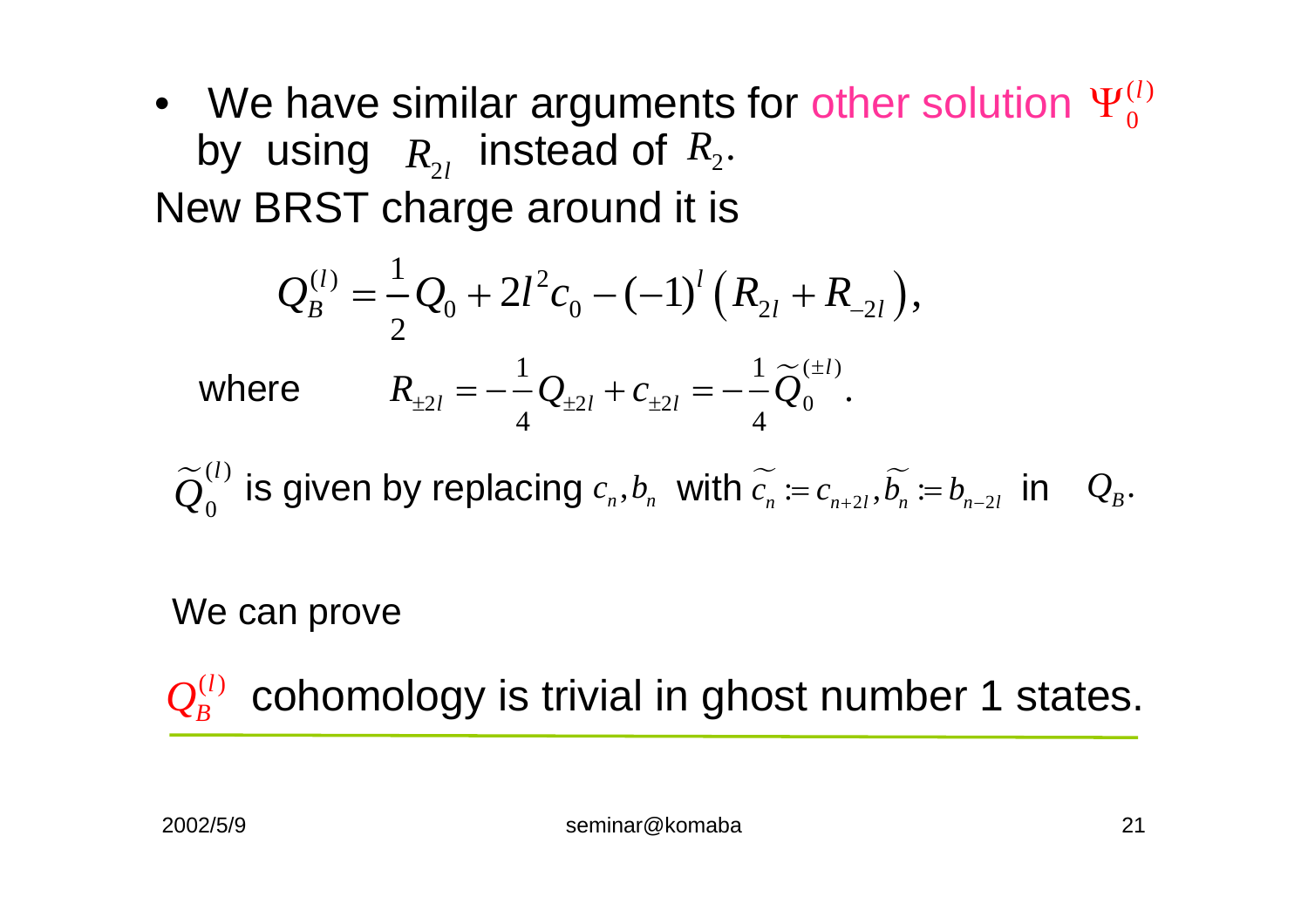• There are nontrivial solutions for  $\mathcal{Q}_{B}^{(l)} | \psi^{(l)} \rangle = 0$ of the form:

$$
\left|\psi^{(l)}\right\rangle = \exp\left(-q(f^{(l)})\right)
$$

$$
\cdot\left(A_{\text{DDF}}b_{-2l}b_{-2l+1}\cdots b_{-2}b_{-1}\right|0,p_{0}\right\rangle + B_{\text{DDF}}b_{-2l+1}\cdots b_{-2}b_{-1}\left|0,p_{0}\right\rangle),
$$

**where** 
$$
q(f^{(l)}) = 2 \sum_{n \geq 1} \frac{(-1)^{n(1+l)}}{n} q_{-2ln}
$$

in other ghost number sector. This follows from the identity:

$$
\exp\left(q(f^{(l)})\right)Q_B^{(l)}\exp\left(-q(f^{(l)})\right) = -(-1)^l R_{2l}.
$$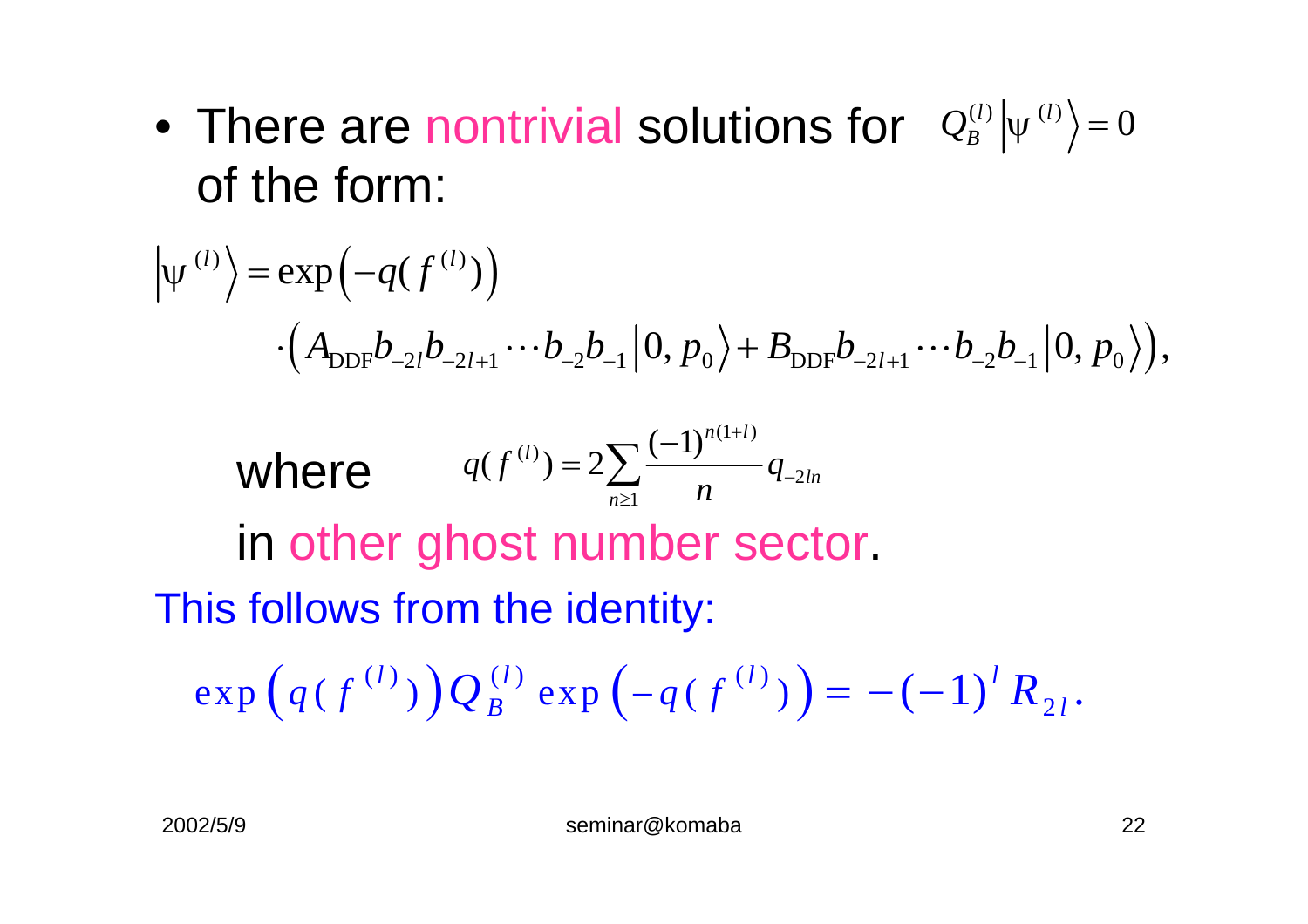# Summary and Discussion

- We have investigated whether some solutions of CSFT using identity string field can be tachyon vacuum or not.
- **Exaluation of potential height at the solutions expressed** by identity string field is rather difficult by our two regularization methods. It is divergent at least naively.
- The new BRST charge cohomology around Takahashi-Tanimoto limit solutions is trivial in ghost number 1 states. This suggests they are nontrivial solutions of CSFT although we do not know yet that they are the tachyon vacuum in Sen's conjecture.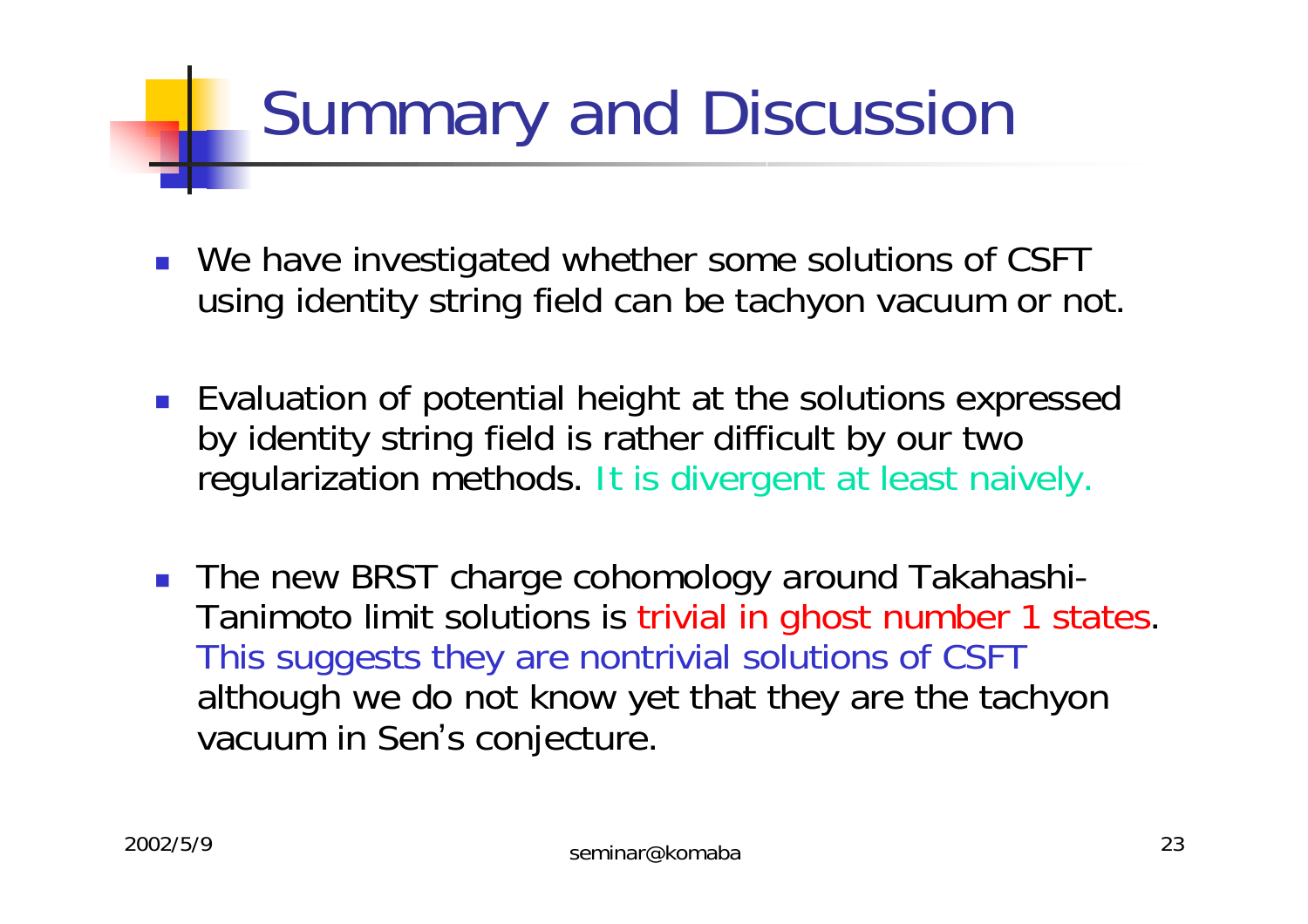• In the context of Takahashi-Tanimoto solutions, the solution which plugs CSFT into VSFT directly is very singular limit (?):

$$
|\Psi_0\rangle = Q_L (e^h - 1) |I\rangle - C_L ((\partial h)^2 e^h) |I\rangle
$$

$$
h(w) \to -\infty \qquad |\Psi_0\rangle = -Q_L |I\rangle + C_L(f)|I\rangle.
$$

There is subtlety about  $\mathcal{Q}_L I$  : By CFT calculation, we have 2  $\langle \phi, Q_{L}I * Q_{L}I \rangle = \langle \phi, Q_{L}^{2}I \rangle = 0,$ 

but by oscillator calculation, we have

$$
Q_L^2 |I\rangle = -\frac{2\zeta(0)}{\pi^2} (1 + 2\zeta(0)) Q_B c_0 |I\rangle = 0. \quad (?)
$$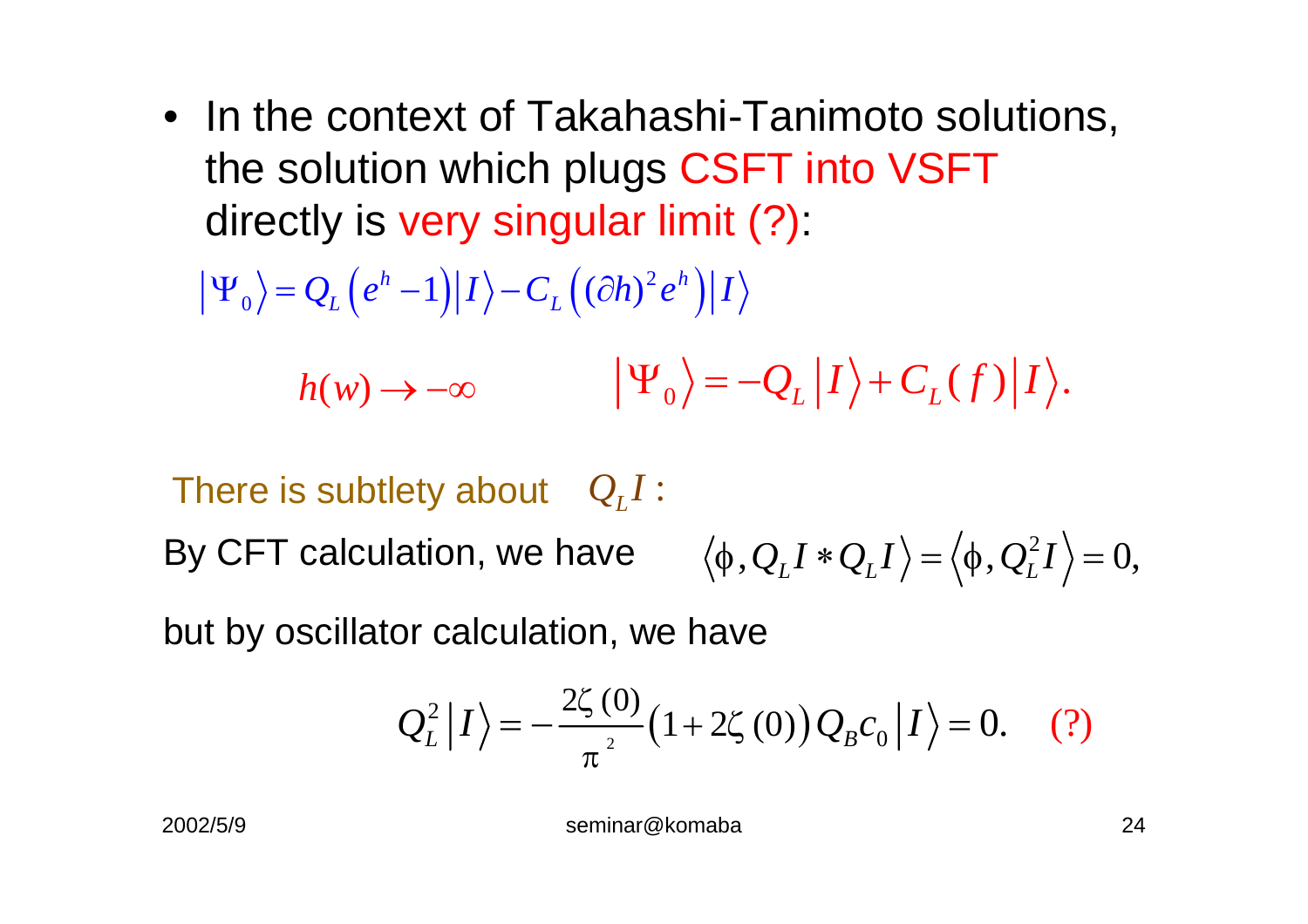• Is the identity string field well-defined?

Mystery on 
$$
c_0I
$$
 [Rastelli-Zwiebach(2000)]

\n
$$
c_0A = c_0(I*A) = (c_0I)*A + I*(c_0A) = (c_0I)*A + c_0A,
$$
\n
$$
\therefore (c_0I)*A = 0, \forall A.
$$
\nIf we take  $A = I$ ,  $0 \neq c_0I = (c_0I)*I = 0$  (??)

• Is there another exact solution which do not use identity string field in CSFT?